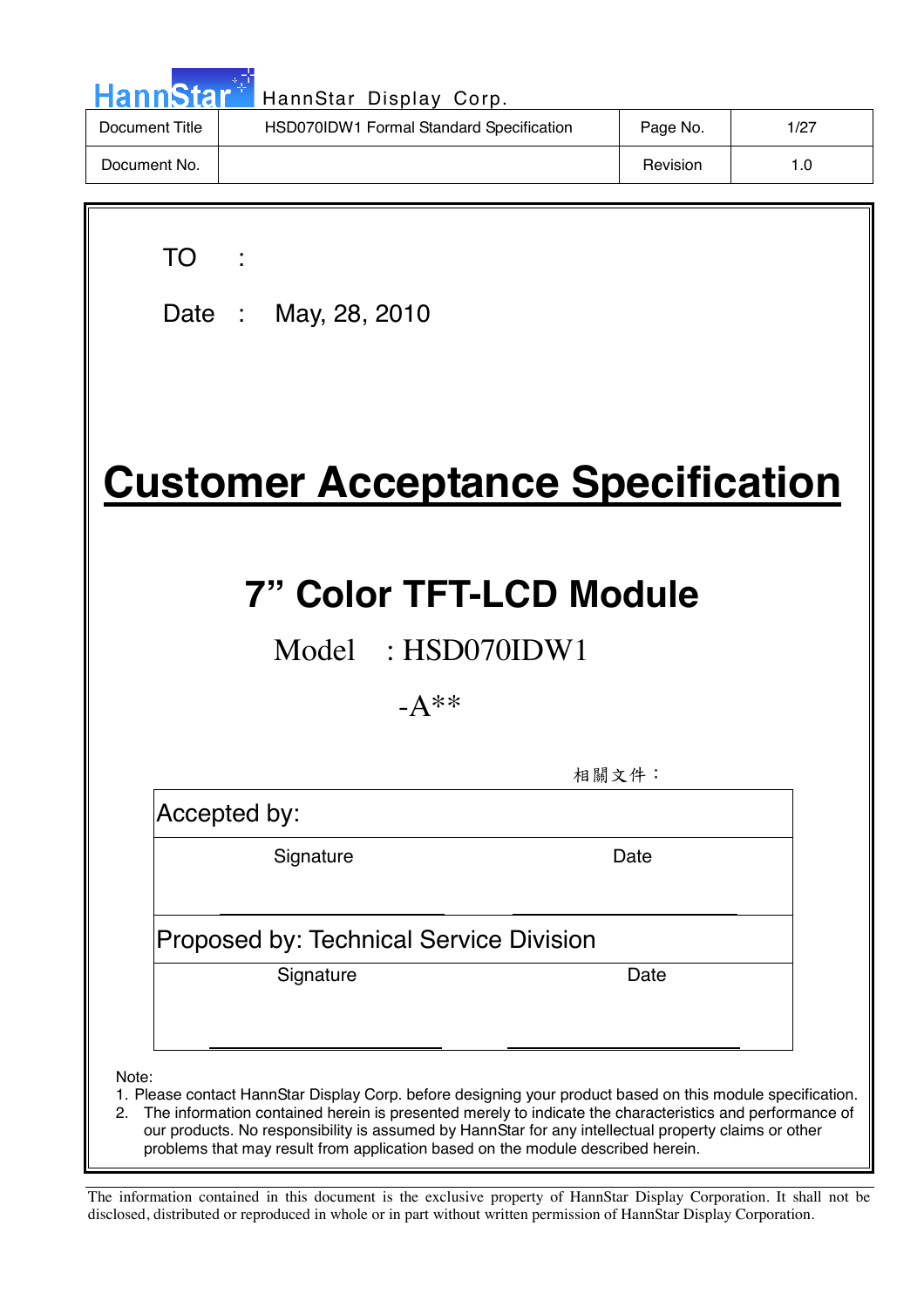|  | HannStar <sup>*</sup> |  |
|--|-----------------------|--|
|  |                       |  |

### HannStar Display Corp.

| Document Title | HSD070IDW1 Formal Standard Specification | Page No. | 2/27 |
|----------------|------------------------------------------|----------|------|
| Document No.   |                                          | Revision | ı .O |

| <b>Record of Revisions</b> |               |                           |                                                |  |  |
|----------------------------|---------------|---------------------------|------------------------------------------------|--|--|
| Rev.                       | Date          | Sub-Model                 | Description of change                          |  |  |
| $1.0\,$                    | May, 28, 2010 | $\mathsf{A}^{\star\star}$ | Formal Product Specification was first issued. |  |  |
|                            |               |                           |                                                |  |  |
|                            |               |                           |                                                |  |  |
|                            |               |                           |                                                |  |  |
|                            |               |                           |                                                |  |  |
|                            |               |                           |                                                |  |  |
|                            |               |                           |                                                |  |  |
|                            |               |                           |                                                |  |  |
|                            |               |                           |                                                |  |  |
|                            |               |                           |                                                |  |  |
|                            |               |                           |                                                |  |  |
|                            |               |                           |                                                |  |  |
|                            |               |                           |                                                |  |  |
|                            |               |                           |                                                |  |  |
|                            |               |                           |                                                |  |  |
|                            |               |                           |                                                |  |  |
|                            |               |                           |                                                |  |  |
|                            |               |                           |                                                |  |  |
|                            |               |                           |                                                |  |  |
|                            |               |                           |                                                |  |  |
|                            |               |                           |                                                |  |  |
|                            |               |                           |                                                |  |  |
|                            |               |                           |                                                |  |  |
|                            |               |                           |                                                |  |  |
|                            |               |                           |                                                |  |  |
|                            |               |                           |                                                |  |  |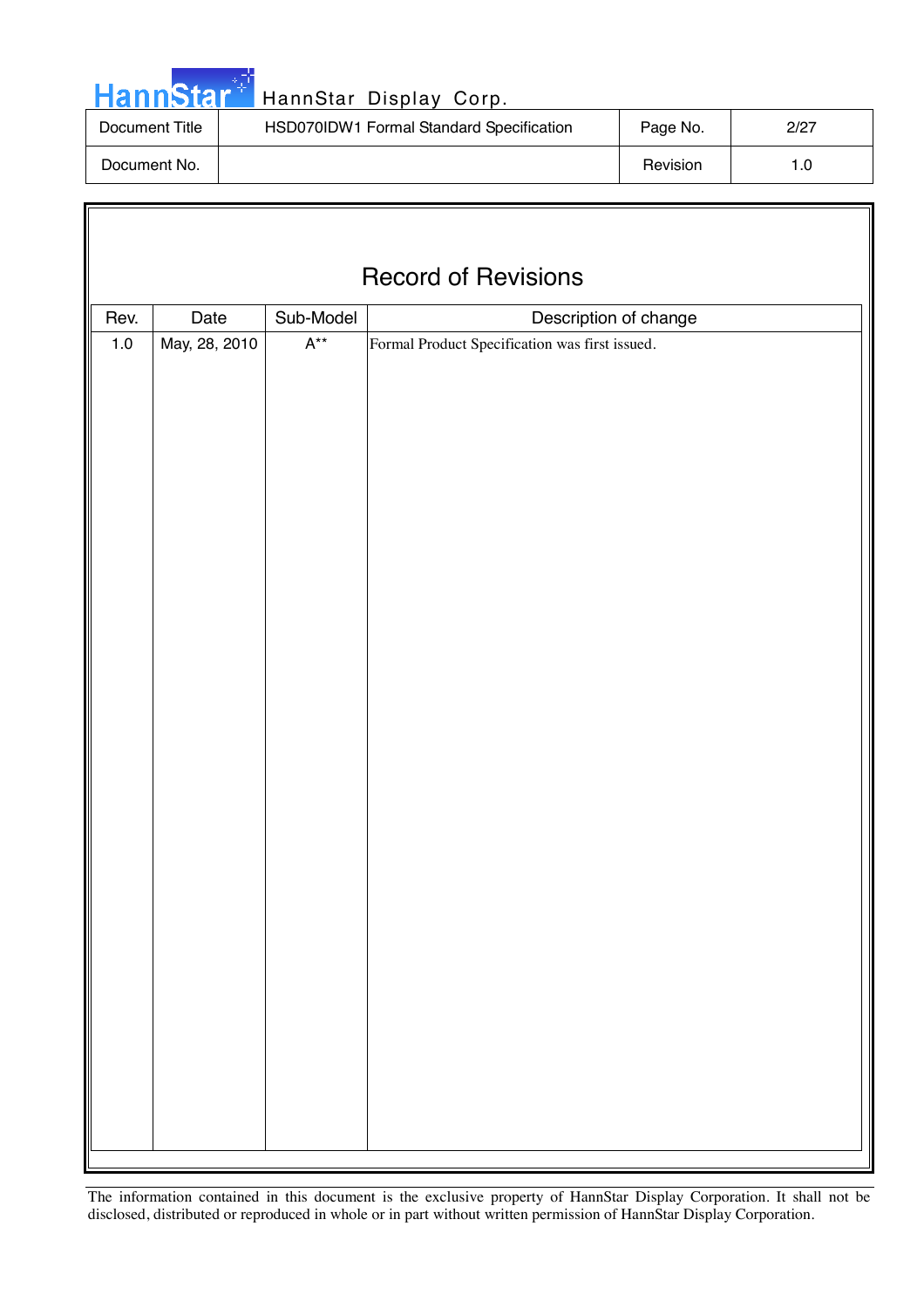|  |  | <b>HannStart</b> |  |
|--|--|------------------|--|
|  |  |                  |  |
|  |  |                  |  |

### HannStar Display Corp.

| Document Title | HSD070IDW1 Formal Standard Specification | Page No. | 3/27 |
|----------------|------------------------------------------|----------|------|
| Document No.   |                                          | Revision | I .O |

### **Contents**

| 1.0  | p.4  |
|------|------|
| 2.0  | p.5  |
| 3.0  | p.6  |
| 4.0  | p.10 |
| 5.0  | p.11 |
| 6.0  | p.13 |
| 7.0  | p.21 |
| 8.0  | p.22 |
| 9.0  | p.24 |
| 10.0 | p.25 |
| 11.0 | p.26 |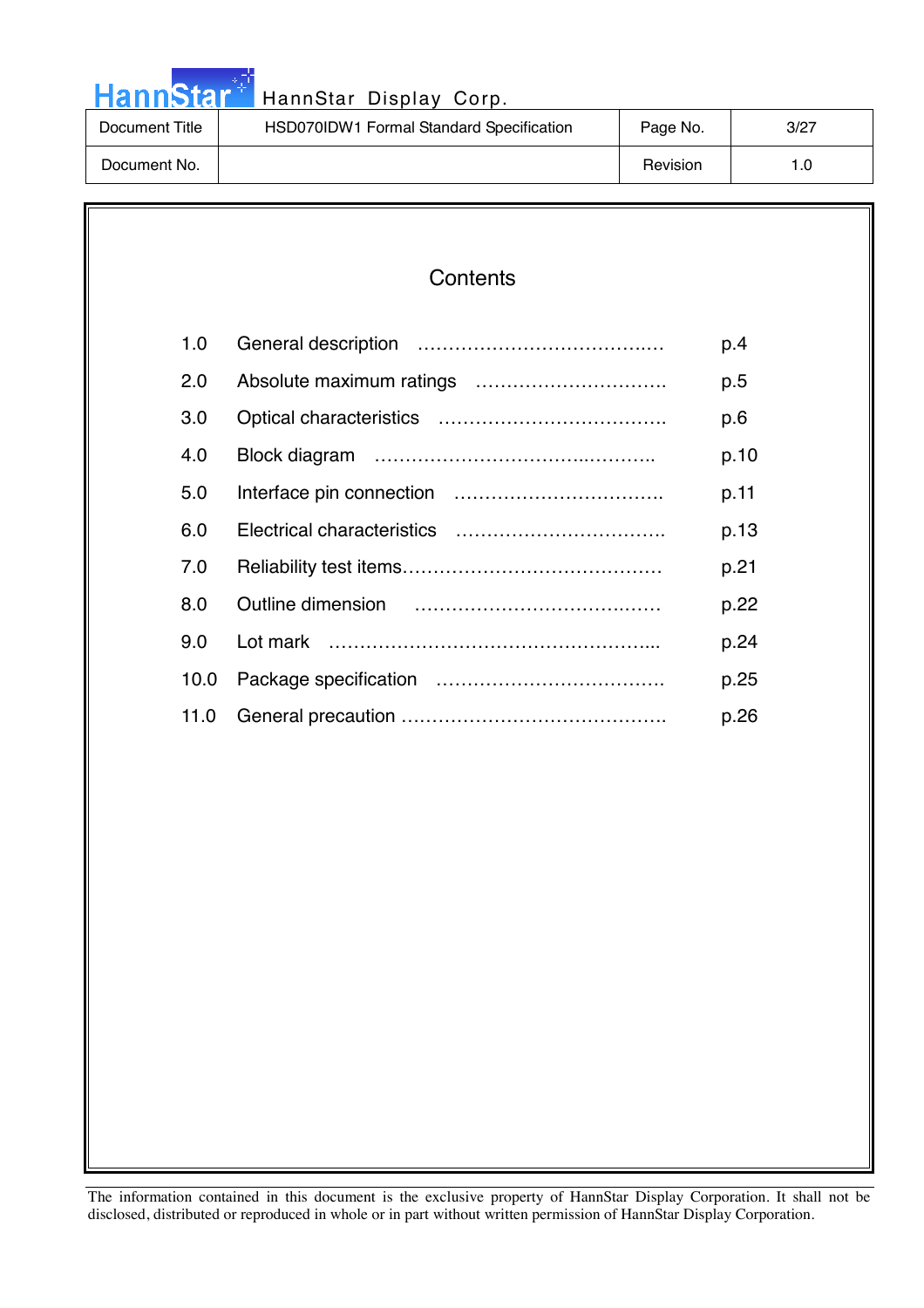

### Hann Star<sup>47</sup> HannStar Display Corp.

| Document Title | HSD070IDW1 Formal Standard Specification | Page No. | 4/27 |
|----------------|------------------------------------------|----------|------|
| Document No.   |                                          | Revision |      |

### **1.0 GENERAL DESCRIPTION**

#### **1.1 Introduction**

HannStar Display model HSD070IDW1-A\*\* is a color active matrix thin film transistor (TFT) liquid crystal display (LCD) that uses amorphous silicon TFT as a switching device. This model is composed of a TFT LCD panel, a driving circuit and a back light system. This TFT LCD has a 7.0 (16:9) inch diagonally measured active display area with WVGA (800 horizontal by 480 vertical pixel) resolution.

#### **1.2 Features**

- 7 (16:9 diagonal) inch configuration
- 6 bits + FRC driver with 1 channel TTL interface
- LED Backlight
- Up/Down, Left/Right reversion selection
- RoHS/ Halogen Free Compliance

#### **1.3 Applications**

- Mobile NB
- Digital Photo frame
- Multimedia applications and Others AV system

### **1.4 General information**

| Item                     |                   | Specification                                  | Unit   |
|--------------------------|-------------------|------------------------------------------------|--------|
| <b>Outline Dimension</b> |                   | $165.0 \times 104.0 \times 5.1$ (Typ.)         | mm     |
| Display area             |                   | 153.6(H) x 86.64(V)                            | mm     |
| Number of Pixel          |                   | 800 RGB (H) x 480(V)                           | pixels |
| Pixel pitch              |                   | $0.192(H) \times 0.1805(V)$                    | mm     |
| Pixel arrangement        |                   | <b>RGB Vertical stripe</b>                     |        |
| Display mode             |                   | Normally white                                 |        |
| Surface treatment        |                   | Antiglare, Hard-Coating (3H) with EWV film     |        |
| Weight                   |                   | 130 (Typ.) Please refer to page35 weight list. | g      |
| Back-light               |                   | Single LED (Side-Light type)                   |        |
| Power<br>Consumption     | <b>B/L System</b> | 1.68(Max.)                                     | w      |

#### **1.5 Mechanical Information**

| ltem                      |                | Min.  | Typ.  | Max.  | Unit |
|---------------------------|----------------|-------|-------|-------|------|
|                           | Horizontal (H) | 164.7 | 165.0 | 165.3 | mm   |
| Module<br><b>Size</b>     | Vertical (V)   | 103.7 | 104.0 | 104.3 | mm   |
|                           | Depth (D)      |       | 5.1   | 5.4   | mm   |
| Weight (Without inverter) |                |       | 130   |       | g    |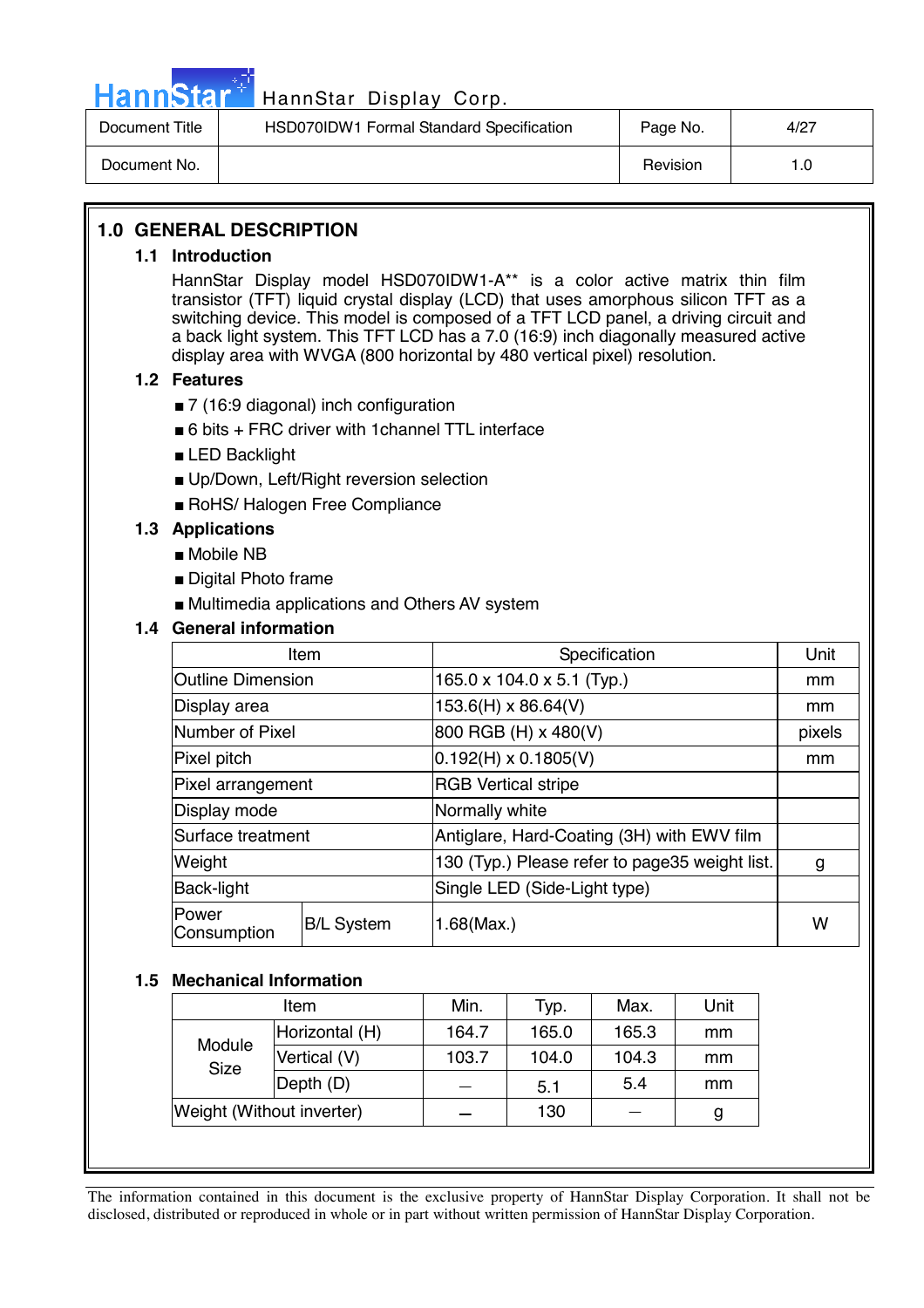

## HannStar<sup>t HannStar</sup> Display Corp.

| Document Title | HSD070IDW1 Formal Standard Specification | Page No. | 5/27 |
|----------------|------------------------------------------|----------|------|
| Document No.   |                                          | Revision |      |

### **2.0 ABSOLUTE MAXIMUM RATINGS**

#### **2.1 Electrical Absolute Rating 2.1.1 TFT LCD Module**

### Item  $\vert$  Symbol | Min. | Max. | Unit | Note  $Vcc$  -0.3 6.0 V GND=0  $V_{GH}$  0.3 40 V GND=0  $V_{\text{GL}}$  -20 0.3 V GND=0  $AV_{DD}$  0.5 15 V AGND=0 Power supply voltage  $V_{COM}$  0 6 V Logic Signal Input Level  $\vert$   $V_1$   $\vert$  -0.3  $\vert$  Vcc +0.3  $\vert$  V

### **2.1.2 Back-Light Unit**

| Item               | Symbol | Typ. | Max.                     | Unit | <b>Note</b>    |
|--------------------|--------|------|--------------------------|------|----------------|
| <b>LED</b> current |        | 140  | $\overline{\phantom{a}}$ | mA   | $(1)$ $(2)(3)$ |
| LED voltage        | v      | 10.5 | $\sim$                   |      | $(1)$ $(2)(3)$ |

**Note** 

- (1) Permanent damage may occur to the LCD module if beyond this specification. Functional operation should be restricted to the conditions described under normal operating conditions.
- (2) Ta = $25 \pm 2^{\circ}$ C
- (3) Test Condition: LED current 140 mA. The LED lifetime could be decreased if operating IL is larger than 140mA.

### **2.2 Environment Absolute Rating**

| Item                  | Symbol | Min. | Max. | Unit | <b>Note</b> |
|-----------------------|--------|------|------|------|-------------|
| Operating Temperature | opa    | -20  |      |      |             |
| Storage Temperature   | stg    | -30  | 80   |      |             |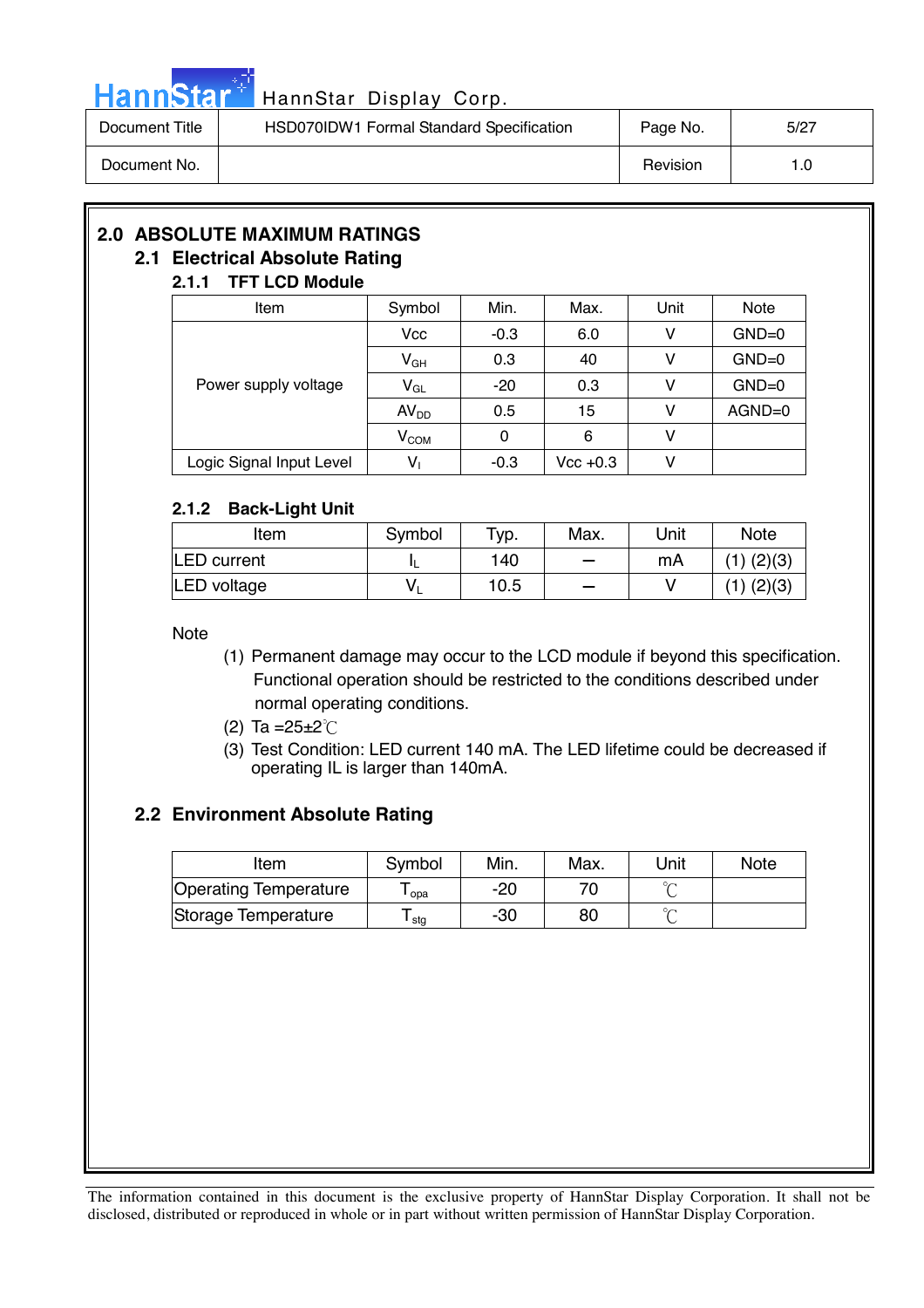

## HannStar<sup>t HannStar</sup> Display Corp.

| Document Title | HSD070IDW1 Formal Standard Specification | Page No. | 6/27 |
|----------------|------------------------------------------|----------|------|
| Document No.   |                                          | Revision | 1.0  |

### **3.0 OPTICAL CHARACTERISTICS**

### **3.1 Optical specification**

| Item                         |         |                       | Symbol Condition  | Min.    | Typ.  | Max.                     | Unit            | <b>Note</b>               |
|------------------------------|---------|-----------------------|-------------------|---------|-------|--------------------------|-----------------|---------------------------|
| Contrast                     |         | <b>CR</b>             |                   | 400     | 500   |                          |                 | (1)(2)                    |
| Response                     | Rising  | $T_{\sf R}$           |                   |         | 5     | $\overline{7}$           |                 |                           |
| time                         | Falling | $T_{\sf F}$           | $\Theta = 0$      |         | 20    | 28                       | msec            | (1)(3)                    |
| White luminance<br>(Center)  |         | $Y_L$                 | Normal<br>viewing | 160     | 200   |                          | $\text{cd/m}^2$ | (1)(4)<br>$(l_L = 140mA)$ |
| Color                        |         | $W_{x}$               | angle             | 0.260   | 0.310 | 0.360                    |                 |                           |
| chromaticity<br>(CIE1931)    | White   | $W_{V}$               |                   | 0.280   | 0.330 | 0.380                    |                 |                           |
|                              |         | $\Theta_L$            |                   | 60      | 70    |                          |                 |                           |
| Viewing                      | Hor.    | $\Theta_{\rm R}$      |                   | 60      | 70    |                          |                 | (1)(4)                    |
| angle                        | Ver.    | $\Theta$ u            | CR > 10           | 40      | 50    | $\overline{\phantom{0}}$ |                 |                           |
|                              |         | $\Theta_{\mathsf{D}}$ |                   | 50      | 60    |                          |                 |                           |
| <b>Brightness uniformity</b> |         | B <sub>UNI</sub>      | $\Theta = 0$      | 70      |       |                          | $\%$            | (5)(7)                    |
| <b>Optima View Direction</b> |         |                       |                   | O'<br>6 | clock |                          |                 | (6)                       |

### **3.2 Measuring Condition**

- Measuring surrounding: dark room
- LED current I<sub>L</sub>: 140mA
- Ambient temperature: 25±2°C
- 15min. warm-up time.

### **3.3 Measuring Equipment**

- FPM520 of Westar Display technologies, INC., which utilized SR-3 for Chromaticity and BM-5A for other optical characteristics.
- Measuring spot size:  $20 \sim 21$  mm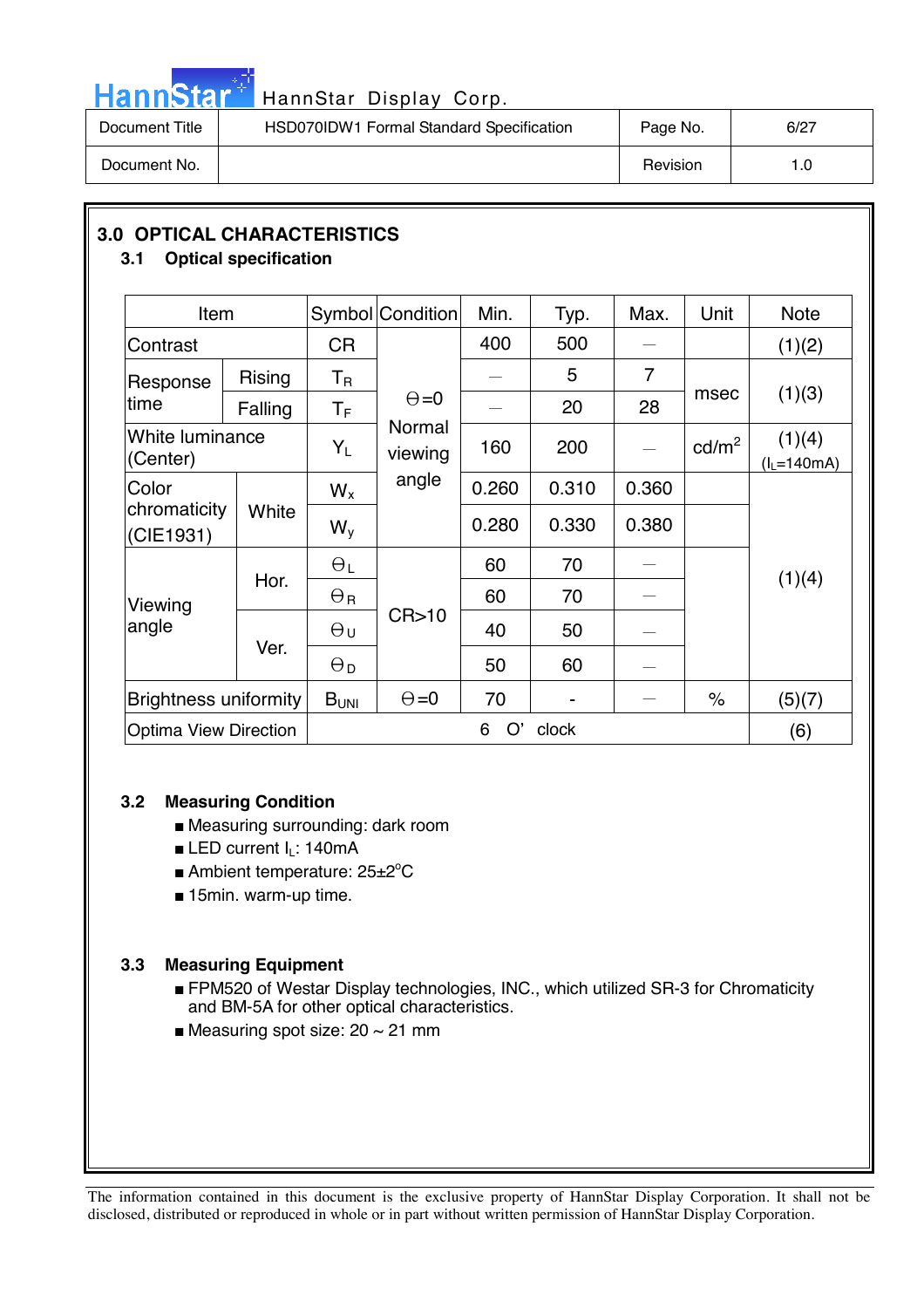| <b>HannStar</b> | HannStar Display Corp.                   |          |      |
|-----------------|------------------------------------------|----------|------|
| Document Title  | HSD070IDW1 Formal Standard Specification | Page No. | 7/27 |
| Document No.    |                                          | Revision | 1.0  |

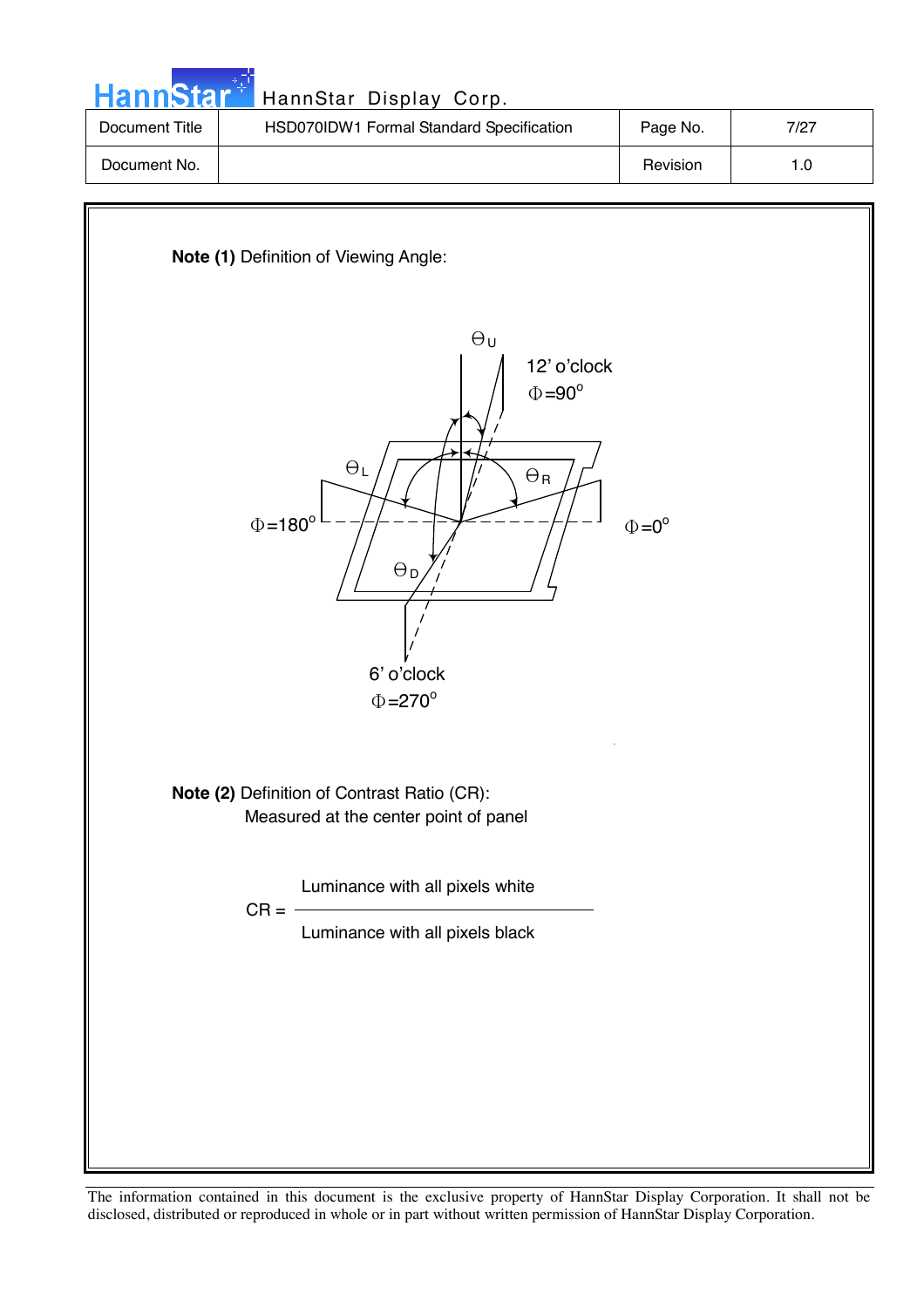| <b>HannStar</b> | HannStar Display Corp.                   |          |      |
|-----------------|------------------------------------------|----------|------|
| Document Title  | HSD070IDW1 Formal Standard Specification | Page No. | 8/27 |
| Document No.    |                                          | Revision | 1.0  |
|                 |                                          |          |      |

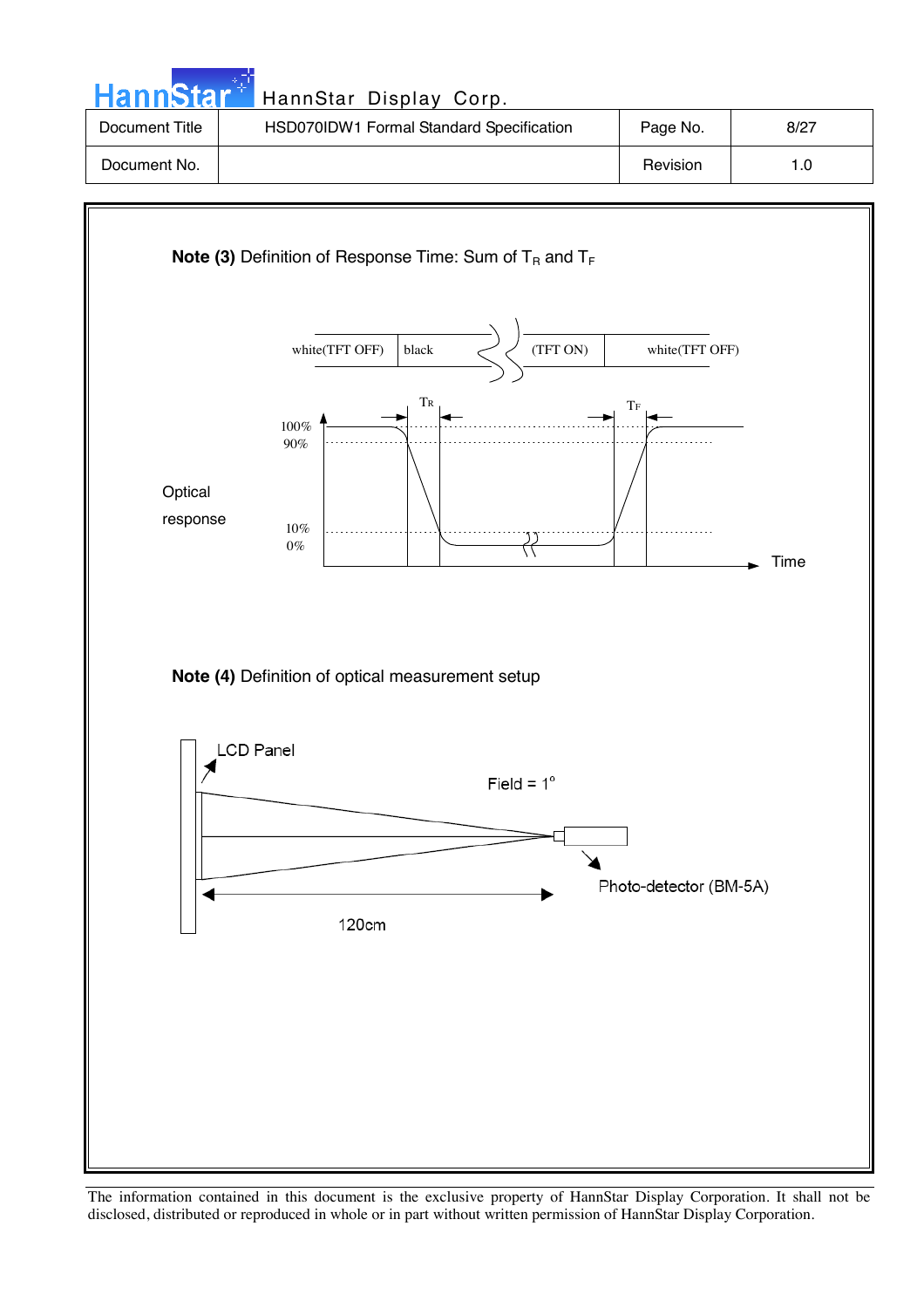| HannStar <sup>*</sup> | HannStar Display Corp.                   |          |      |
|-----------------------|------------------------------------------|----------|------|
| Document Title        | HSD070IDW1 Formal Standard Specification | Page No. | 9/27 |
| Document No.          |                                          | Revision | 1.0  |

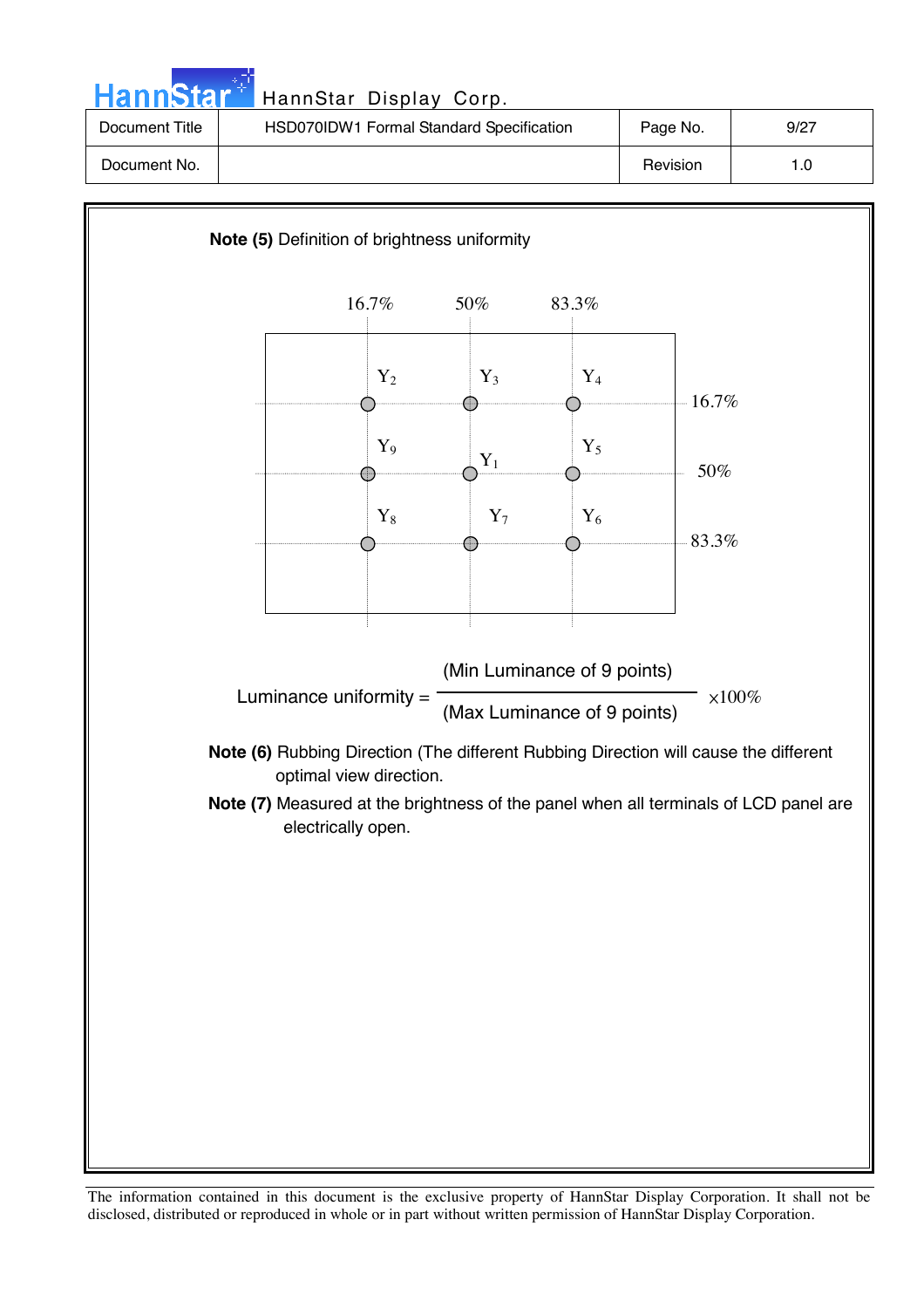| <b>HannStar</b> * | HannStar Display Corp.                   |          |       |
|-------------------|------------------------------------------|----------|-------|
| Document Title    | HSD070IDW1 Formal Standard Specification | Page No. | 10/27 |
| Document No.      |                                          | Revision | 1.0   |

an di Salah

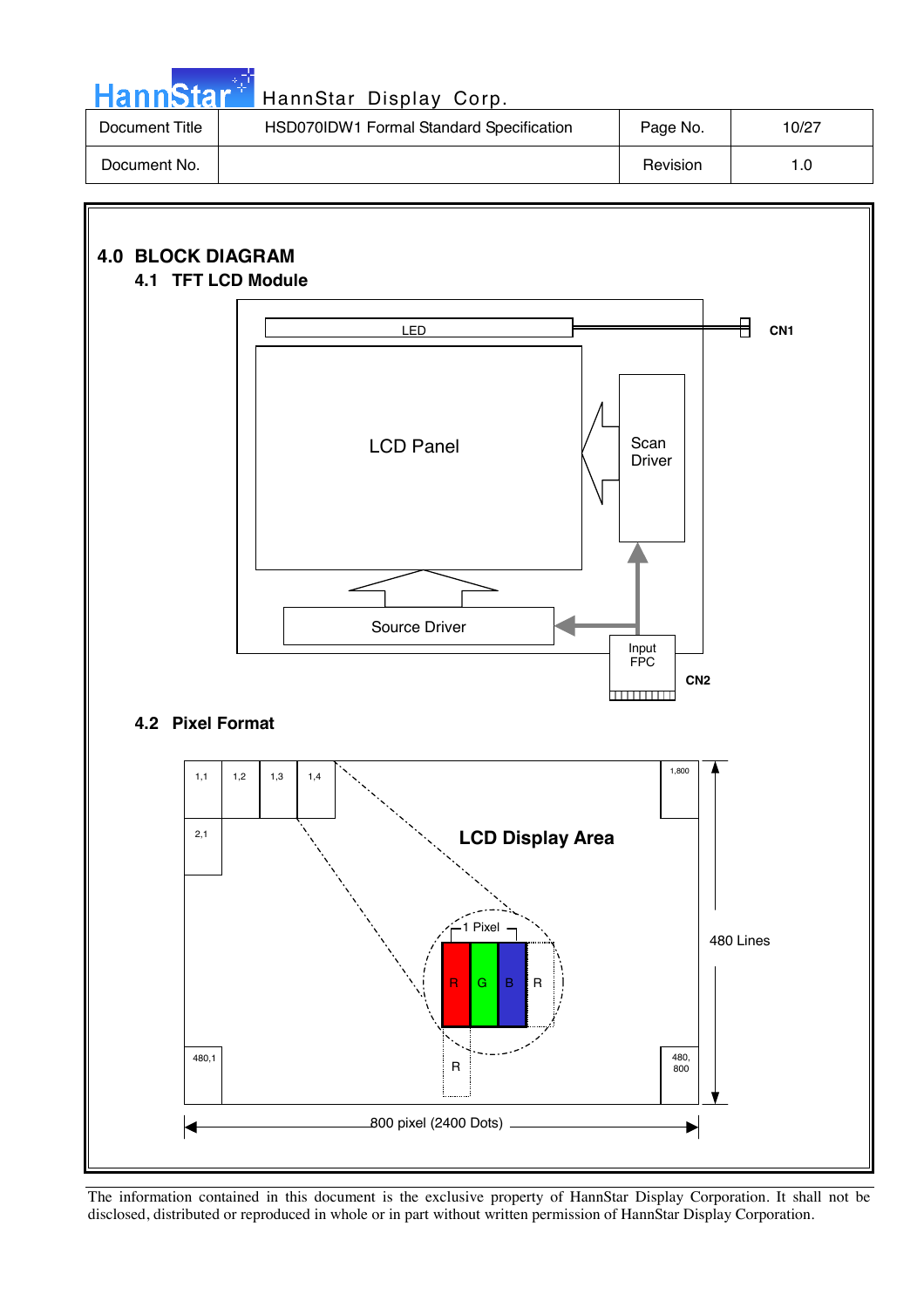

| Document Title | HSD070IDW1 Formal Standard Specification | Page No. | 11/27 |
|----------------|------------------------------------------|----------|-------|
| Document No.   |                                          | Revision |       |

|                        | 5.1 TFT LCD Module |                | CN2 (Input signal): FPC Down Connector, (FH28-60S-0.5SH (HIROSE), 60pin,pitch = 0.5mm)                                                                    |
|------------------------|--------------------|----------------|-----------------------------------------------------------------------------------------------------------------------------------------------------------|
| <b>Terminal</b><br>no. | <b>Symbol</b>      | I/O            | <b>Function</b>                                                                                                                                           |
| 1                      | <b>AGND</b>        | P              | Analog Ground                                                                                                                                             |
| $\overline{c}$         | <b>AVDD</b>        | $\overline{P}$ | Analog Power                                                                                                                                              |
| 3                      | <b>VCC</b>         | P              | <b>Digital Power</b>                                                                                                                                      |
| 4                      | R <sub>0</sub>     |                | Data Input(LSB)                                                                                                                                           |
| 5                      | R <sub>1</sub>     |                | Data Input                                                                                                                                                |
| 6                      | R <sub>2</sub>     |                | Data Input                                                                                                                                                |
| $\overline{7}$         | R <sub>3</sub>     |                | Data Input                                                                                                                                                |
| 8                      | R <sub>4</sub>     |                | Data Input                                                                                                                                                |
| 9                      | R <sub>5</sub>     |                | Data Input                                                                                                                                                |
| 10                     | R <sub>6</sub>     |                | Data Input                                                                                                                                                |
| 11                     | R <sub>7</sub>     | I              | Data Input(MSB)                                                                                                                                           |
| 12                     | G <sub>0</sub>     |                | Data Input(LSB)                                                                                                                                           |
| 13                     | G <sub>1</sub>     |                | Data Input                                                                                                                                                |
| 14                     | G <sub>2</sub>     |                | Data Input                                                                                                                                                |
| 15                     | G <sub>3</sub>     |                | Data Input                                                                                                                                                |
| 16                     | G4                 |                | Data Input                                                                                                                                                |
| 17                     | G <sub>5</sub>     |                | Data Input                                                                                                                                                |
| 18                     | G <sub>6</sub>     |                | Data Input                                                                                                                                                |
| 19                     | G7                 |                | Data Input(MSB)                                                                                                                                           |
| 20                     | B <sub>0</sub>     |                | Data Input(LSB)                                                                                                                                           |
| 21                     | <b>B1</b>          |                | Data Input                                                                                                                                                |
| 22                     | B <sub>2</sub>     |                | Data Input                                                                                                                                                |
| 23                     | B <sub>3</sub>     |                | Data Input                                                                                                                                                |
| 24                     | B4                 |                | Data Input                                                                                                                                                |
| 25                     | B <sub>5</sub>     |                | Data Input                                                                                                                                                |
| 26                     | B <sub>6</sub>     |                | Data Input                                                                                                                                                |
| 27                     | <b>B7</b>          |                | Data Input(MSB)                                                                                                                                           |
| 28                     | <b>DCLK</b>        |                | Clock input                                                                                                                                               |
| 29                     | DE                 |                | Data Enable signal                                                                                                                                        |
| 30                     | <b>HSD</b>         |                | Horizontal sync input. Negative polarity                                                                                                                  |
| 31                     | <b>VSD</b>         | I              | Vertical sync input. Negative polarity                                                                                                                    |
| 32                     | MODE3              | L              | DE/SYNC mode select .normally pull high H:DE<br>mode.L:HSD/VSD mode                                                                                       |
| 33                     | <b>RSTB</b>        | L              | global reset pin. Active low to enter reset state. suggest to<br>connecting with an RC reset circuit for stability .normally pull<br>high.                |
| 34                     | <b>STBYB</b>       | $\mathbf{I}$   | standby mode, normally pull high STBYB="1", normal<br>operation STBYB="0", timming control, soruce driver will<br>turn off, all output are high-Z         |
| 35                     | <b>SHLR</b>        | L              | Source right or left sequence control.SHLR="L", shift left:last<br>data=S1<-S2S1200=first data SHLR="H", shift right:first<br>data=S1->SS2S1200=last data |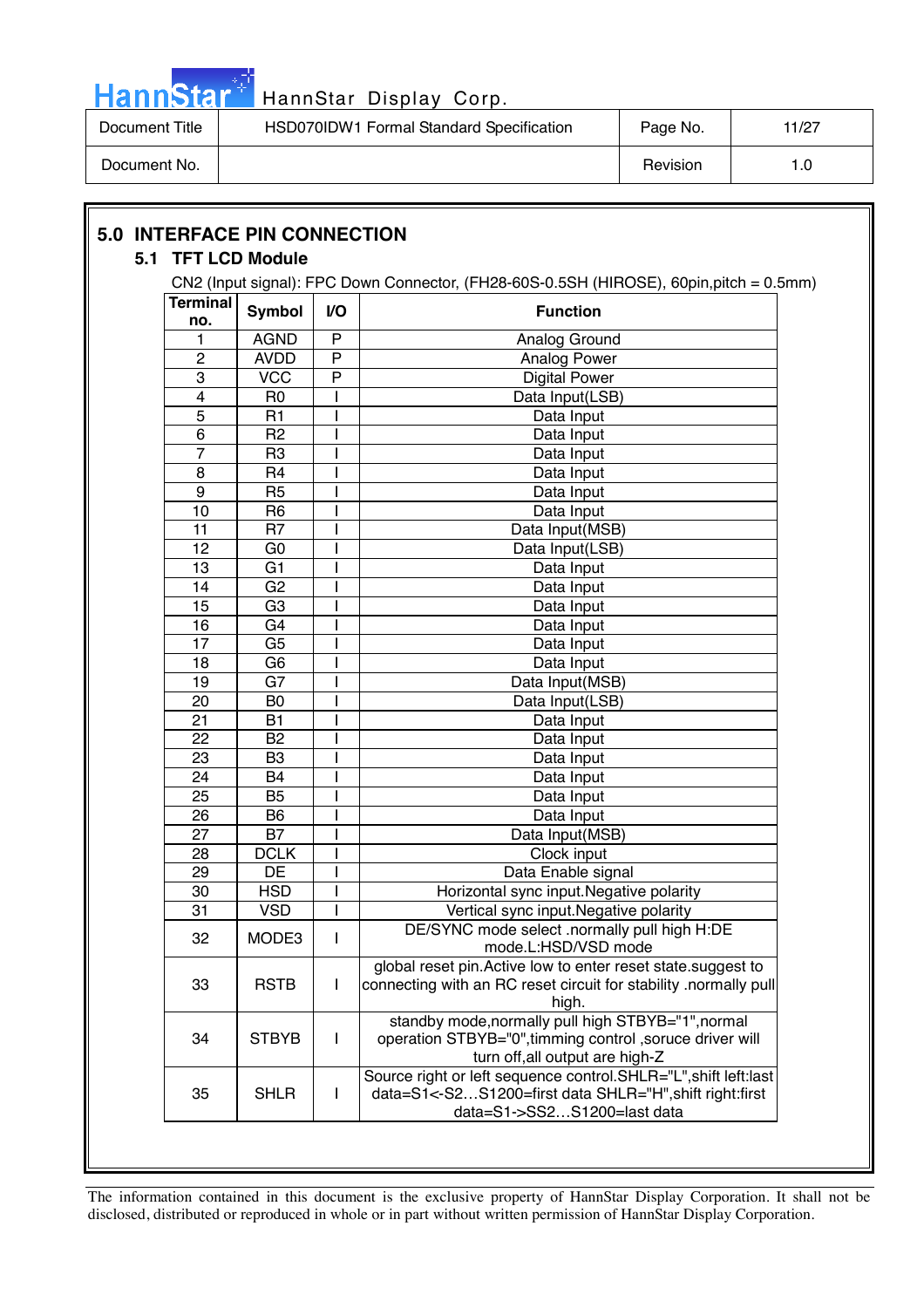# HannStar<sup>: T</sup>HannStar Display Corp.

| Document Title | HSD070IDW1 Formal Standard Specification | Page No. | 12/27 |
|----------------|------------------------------------------|----------|-------|
| Document No.   |                                          | Revision |       |

| <b>Terminal</b><br>no. | <b>Symbol</b>  | VO.            | <b>Function</b>                                                                                                                    |
|------------------------|----------------|----------------|------------------------------------------------------------------------------------------------------------------------------------|
| 36                     | <b>VCC</b>     | P              | <b>Digital Power</b>                                                                                                               |
| 37                     | <b>UPDN</b>    | L              | gate up or down scan control. UPDN="L", DOWN shift:<br>G1->G2->G480; UPDN="H", up shift: G1<-G2<-G480                              |
| 38                     | <b>GND</b>     | P              | <b>Digital Ground</b>                                                                                                              |
| 39                     | <b>AGND</b>    | P              | Analog Ground                                                                                                                      |
| 40                     | <b>AVDD</b>    | $\overline{P}$ | Analog Power                                                                                                                       |
| 41                     | <b>VCOMin</b>  |                | For external VCOM DC input (Adjustable)                                                                                            |
| 42                     | <b>DITH</b>    | L              | Dithering setting: DITH="H" 6bit resolution (last 2 bits of<br>input data truncated) (default setting) DITH="L" 8bit<br>resolution |
| 43                     | <b>NC</b>      | ۰              | Not connect                                                                                                                        |
| 44                     | <b>NC</b>      |                | Not connect                                                                                                                        |
| 45                     | V10            | P              | Gamma correction voltage reference                                                                                                 |
| 46                     | V9             | P              | Gamma correction voltage reference                                                                                                 |
| 47                     | V <sub>8</sub> | P              | Gamma correction voltage reference                                                                                                 |
| 48                     | V <sub>7</sub> | P              | Gamma correction voltage reference                                                                                                 |
| 49                     | V <sub>6</sub> | P              | Gamma correction voltage reference                                                                                                 |
| 50                     | V <sub>5</sub> | P              | Gamma correction voltage reference                                                                                                 |
| 51                     | V <sub>4</sub> | $\overline{P}$ | Gamma correction voltage reference                                                                                                 |
| 52                     | V <sub>3</sub> | P              | Gamma correction voltage reference                                                                                                 |
| 53                     | V <sub>2</sub> | P              | Gamma correction voltage reference                                                                                                 |
| 54                     | V <sub>1</sub> | P              | Gamma correction voltage reference                                                                                                 |
| 55                     | <b>NC</b>      |                | Not connect                                                                                                                        |
| 56                     | <b>VGH</b>     | P              | Positive Power for TFT                                                                                                             |
| 57                     | <b>VCC</b>     | $\overline{P}$ | <b>Digital Power</b>                                                                                                               |
| 58                     | <b>VGL</b>     | P              | Negative Power for TFT                                                                                                             |
| 59                     | <b>GND</b>     | P              | Digital Ground                                                                                                                     |
| 60                     | <b>NC</b>      |                | Not connect                                                                                                                        |

### **5.2 Back-Light Unit**

**CN1** LED Power Source Molex 51021-0200 or equivalent Mating Connector: Aces 85204-02001 or equivalent

| Terminal no. | 3vmbol | <b>Function</b>                 |
|--------------|--------|---------------------------------|
|              |        | LED power supply (high voltage) |
|              |        | LED power supply (low voltage)  |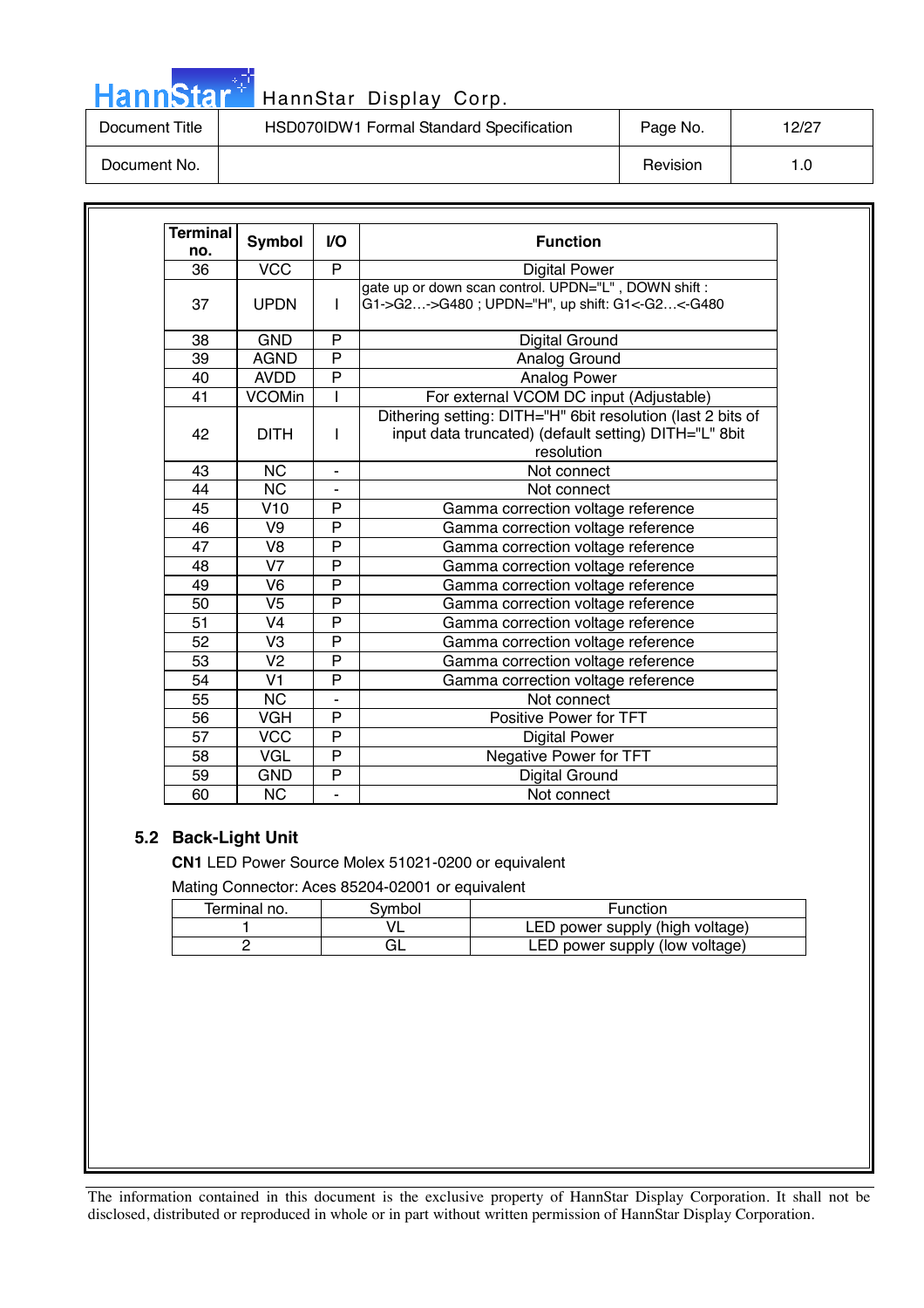

## HannStar<sup>#</sup> HannStar Display Corp.

| Document Title | HSD070IDW1 Formal Standard Specification | Page No. | 13/27 |
|----------------|------------------------------------------|----------|-------|
| Document No.   |                                          | Revision | 1.0   |

### **6.0 ELECTRICAL CHARACTERISTICS 6.1 TFT LCD Module**

| <b>Item</b>              | Symbol          | Min.           | Typ.  | Max.                     | <b>Unit</b>  | <b>Note</b>                   |
|--------------------------|-----------------|----------------|-------|--------------------------|--------------|-------------------------------|
|                          | <b>Vcc</b>      | 2.7            | 3.0   | 3.5                      | V            |                               |
|                          | V <sub>GH</sub> | 14.5           | 15    | 20                       | V            |                               |
| <b>Supply Voltage</b>    | $V_{GL}$        | $-10$          | $-7$  | $-6.5$                   | V            |                               |
|                          | <b>AVDD</b>     | 9.85           | 10    | 10.15                    | V            |                               |
| <b>VCOM</b>              | <b>VCOMin</b>   | $\blacksquare$ | 3.9   | $\overline{\phantom{a}}$ | V            |                               |
| Input signal<br>voltage  | $V_{iH}$        | 0.7 Vcc        |       | <b>Vcc</b>               | V            | Note $(1)$                    |
|                          | Vil             | $\mathbf{0}$   | ٠     | 0.3 Vcc                  | V            |                               |
|                          | $I_{DD}$        | ٠              | 5.426 | ٠                        | mA           | $Vcc = 3.0V$                  |
| Current of power         | <b>ADD</b>      | ۰              | 24.1  |                          | mA           | AV <sub>DD</sub> =10 V(Black) |
| supply                   | lсн             | ٠              | 0.128 | ٠                        | mA           | $VGH=15V$                     |
|                          | <b>I</b> GL     | $\sim$         | 0.344 | ۰                        | mA           | $VGL=-7V$                     |
| Input level of<br>V1~V5  | Vx              | AVDD/2-        |       | $AVDD-0.1-$              | $\mathsf{V}$ |                               |
| Input level of<br>V6~V10 | Vx              | $0.1 -$        |       | AVDD/2-                  | V            |                               |

Note (1): HSYNC, VSYNC, DE, Digital Data

Note (2): Be sure to apply the power voltage as the power sequence spec.

Note (3): DGND=AGND=0V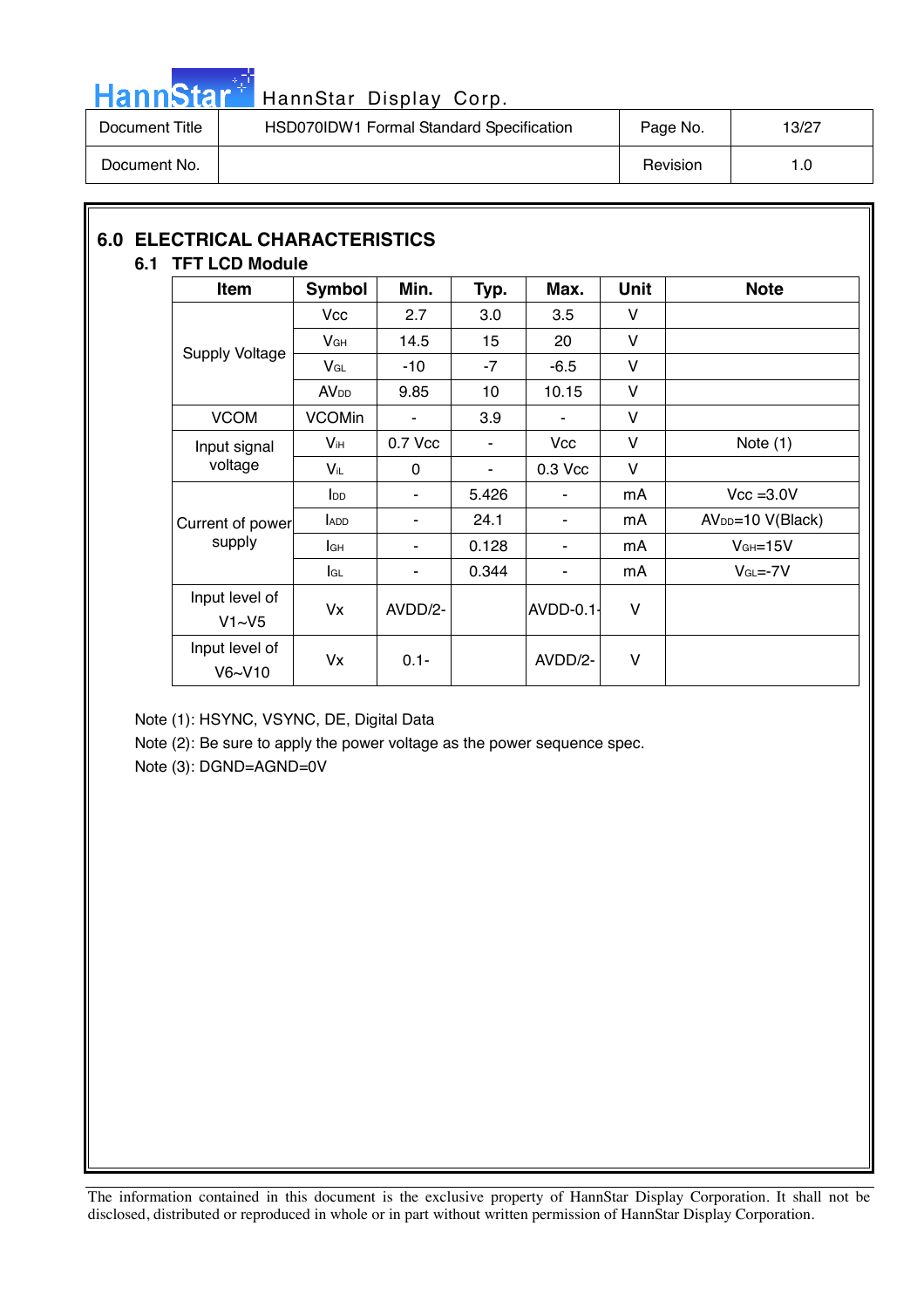

## Hann Star<sup>#</sup> HannStar Display Corp.

| Document Title | HSD070IDW1 Formal Standard Specification | Page No. | 14/27 |
|----------------|------------------------------------------|----------|-------|
| Document No.   |                                          | Revision | 0. ا  |

### **6.2 Back-Light Unit**

The backlight system is an edge-lighting type with 21 LED. The characteristics of the LED are shown in the following tables.

| Item                    | Symbol | Min.   | Typ. | Max. | Unit | <b>Note</b>       |
|-------------------------|--------|--------|------|------|------|-------------------|
| <b>LED</b> current      |        |        | 140  |      | mA   | $\left( 2\right)$ |
| LED voltage             | VL     |        | 10.5 |      |      |                   |
| Operating LED life time | Hr     | 20,000 |      |      | Hour | (1)(2)            |



- Note (1) LED life time (Hr) can be defined as the time in which it continues to operate under the condition: Ta=25 $\pm$ 3 °C, typical IL value indicated in the above table until the brightness becomes less than 50%.
- Note (2) The "LED life time" is defined as the module brightness decrease to 50% original brightness at Ta=25 $\degree$ C and IL=140mA. The LED lifetime could be decreased if operating IL is larger than 140mA. The constant current driving method is suggested.

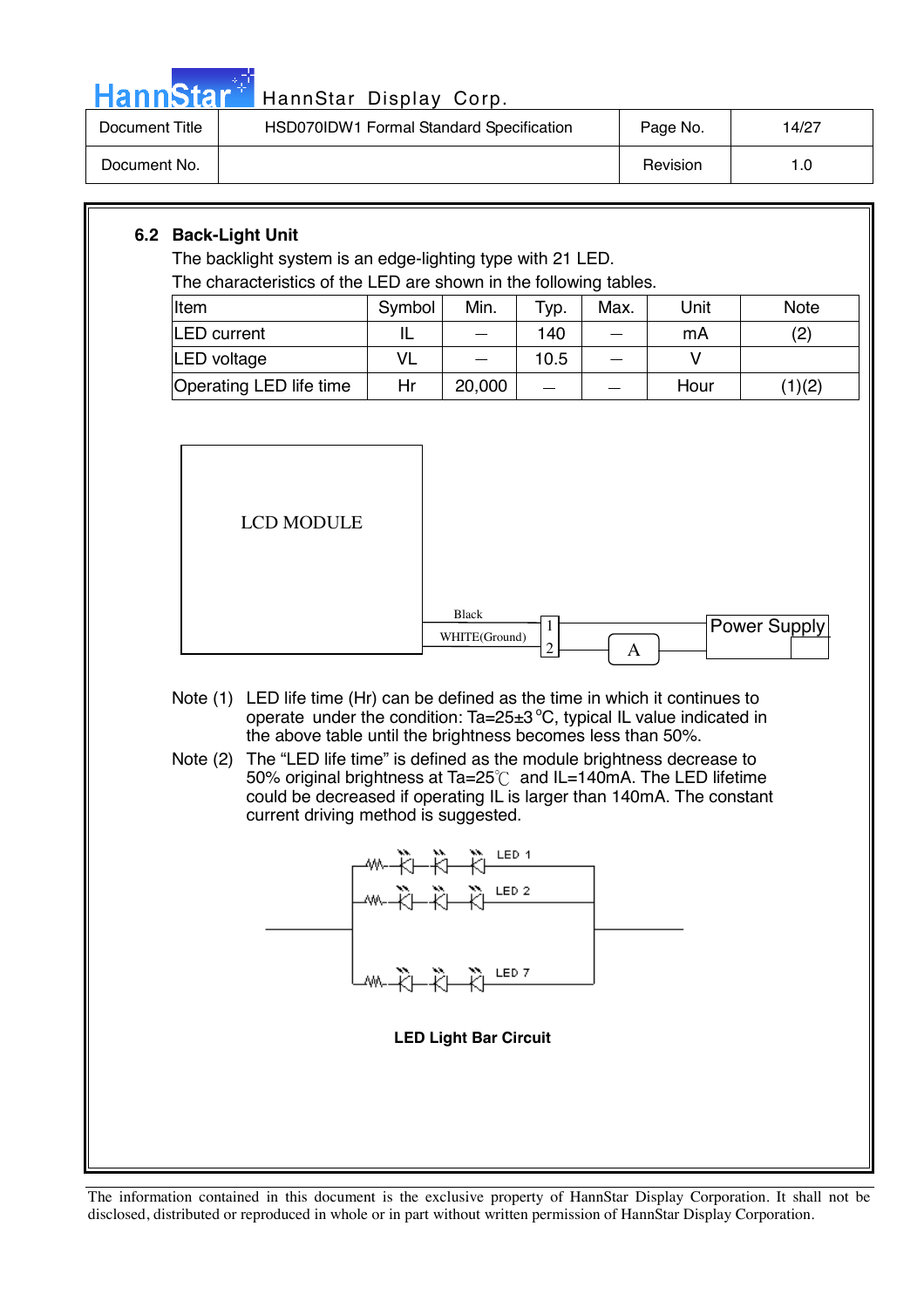| <b>HannStar</b> | HannStar Display Corp.                   |          |       |
|-----------------|------------------------------------------|----------|-------|
| Document Title  | HSD070IDW1 Formal Standard Specification | Page No. | 15/27 |
| Document No.    |                                          | Revision | 1.0   |

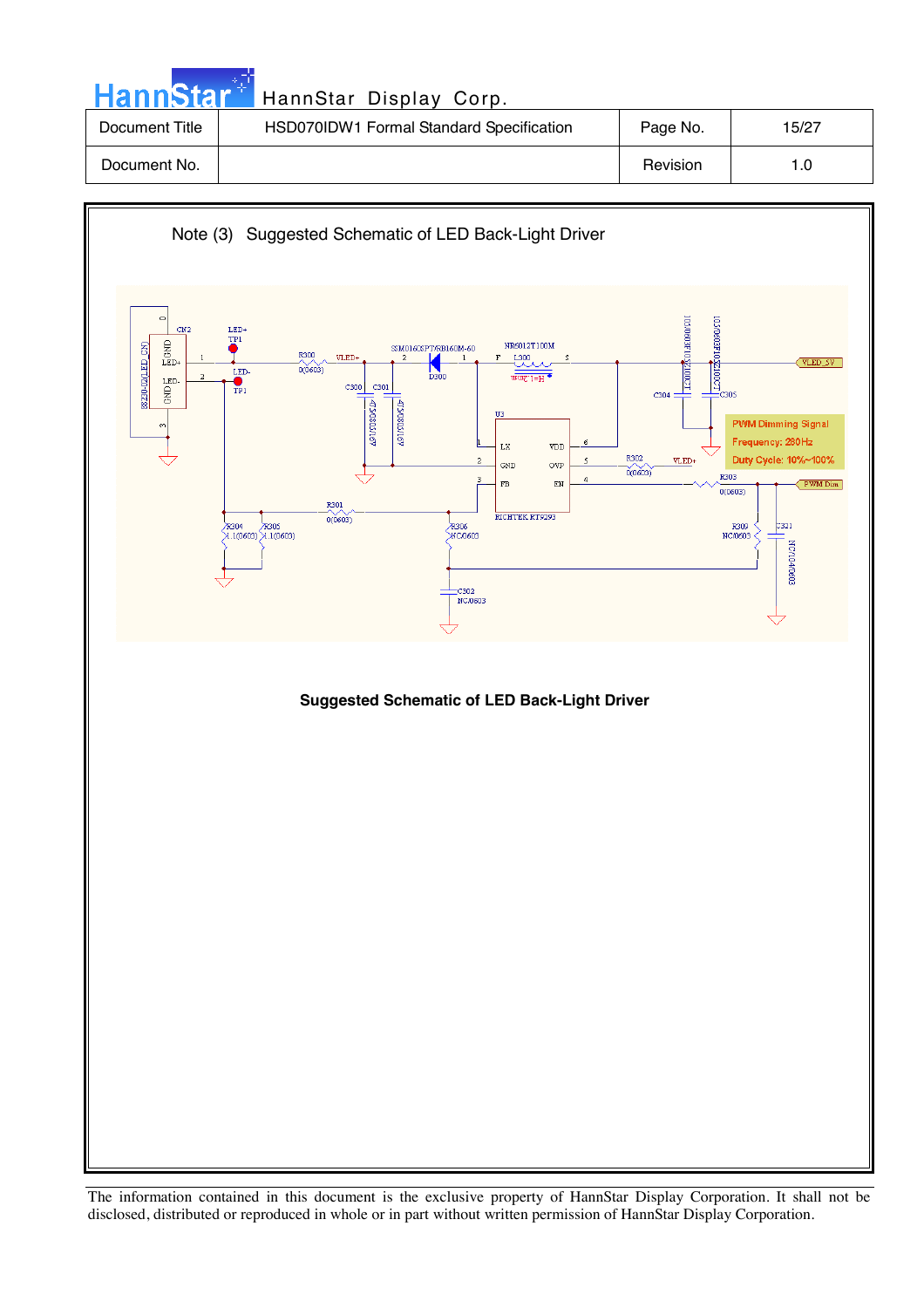

# HannStar<sup>t HannStar Display Corp.</sup>

| Document Title | HSD070IDW1 Formal Standard Specification | Page No. | 16/27 |
|----------------|------------------------------------------|----------|-------|
| Document No.   |                                          | Revision | 1.0   |

### **6.3 AC Characteristics**

| <b>Item</b>             | <b>Symbol</b> | Min. | Typ. | Max. | <b>Unit</b>          | <b>Note</b> |
|-------------------------|---------------|------|------|------|----------------------|-------------|
| DCLK cycle time         | Tcph          | 25   |      |      | ns                   |             |
| <b>DCLK</b> frequency   | fclk          |      | 30   | 40   | <b>MHz</b>           |             |
| DCLK pulse duty         | <b>Tcwh</b>   | 40   | 50   | 60   | $\frac{1}{\sqrt{2}}$ |             |
| VSD setup time          | Tvst          | 8    |      |      | ns                   |             |
| VSD hold time           | Tyhd          | 8    |      |      | ns                   |             |
| <b>HSD</b> setup time   | <b>Thst</b>   | 8    |      |      | ns                   |             |
| <b>HSD hold time</b>    | <b>Thhd</b>   | 8    |      |      | ns                   |             |
| Data setup time         | Tdsu          | 8    |      |      | ns                   |             |
| Data hold time          | <b>Tdhd</b>   | 8    |      |      | ns                   |             |
| DE setup time           | Tesu          | 8    |      |      | ns                   |             |
| DE hold time            | Tehd          | 8    |      |      | ns                   |             |
| Horizontal display area | thd           |      | 800  |      | Tcph                 |             |
| HSD period time         | th            |      | 928  |      | <b>Tcph</b>          |             |
| HSD pulse width         | thpw          | 1    | 48   |      | Tcph                 |             |
| HSD back porch          | thb           |      | 40   |      | <b>Tcph</b>          |             |
| HSD front porch         | thfp          |      | 40   |      | <b>Tcph</b>          |             |
| Vertical display area   | tvd           |      | 480  |      | th                   |             |
| VSD period time         | tv            |      | 525  |      | th                   |             |
| VSD pulse width         | tvpw          |      | 3    |      | th                   |             |
| VSD back porch          | tvb           |      | 29   |      | th                   |             |
| VSD front porch         | tvfp          |      | 13   |      | th                   |             |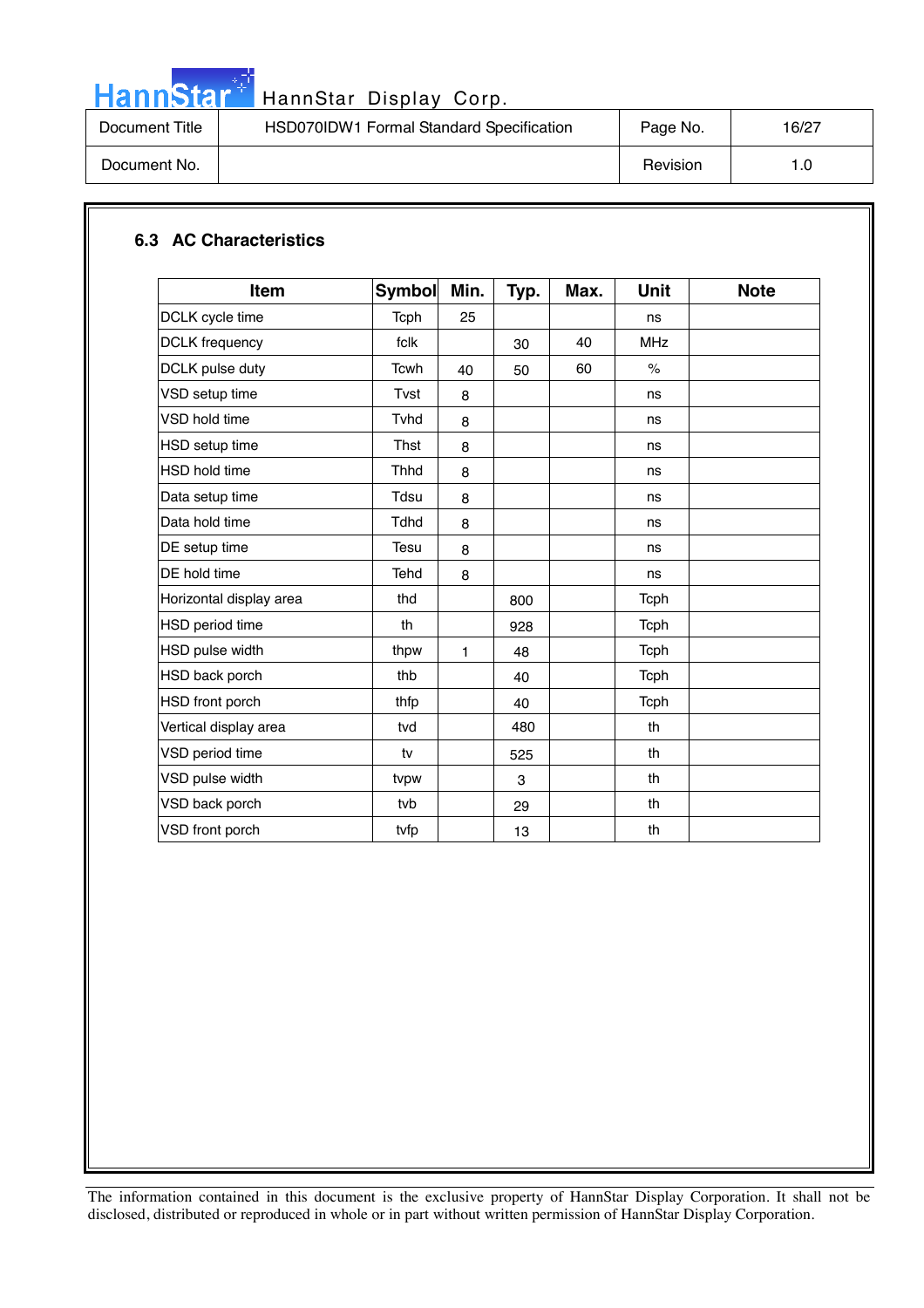| <b>HannStar</b> * | HannStar Display Corp.                   |          |       |
|-------------------|------------------------------------------|----------|-------|
| Document Title    | HSD070IDW1 Formal Standard Specification | Page No. | 17/27 |
| Document No.      |                                          | Revision | 1.0   |

والمراد



The information contained in this document is the exclusive property of HannStar Display Corporation. It shall not be disclosed, distributed or reproduced in whole or in part without written permission of HannStar Display Corporation.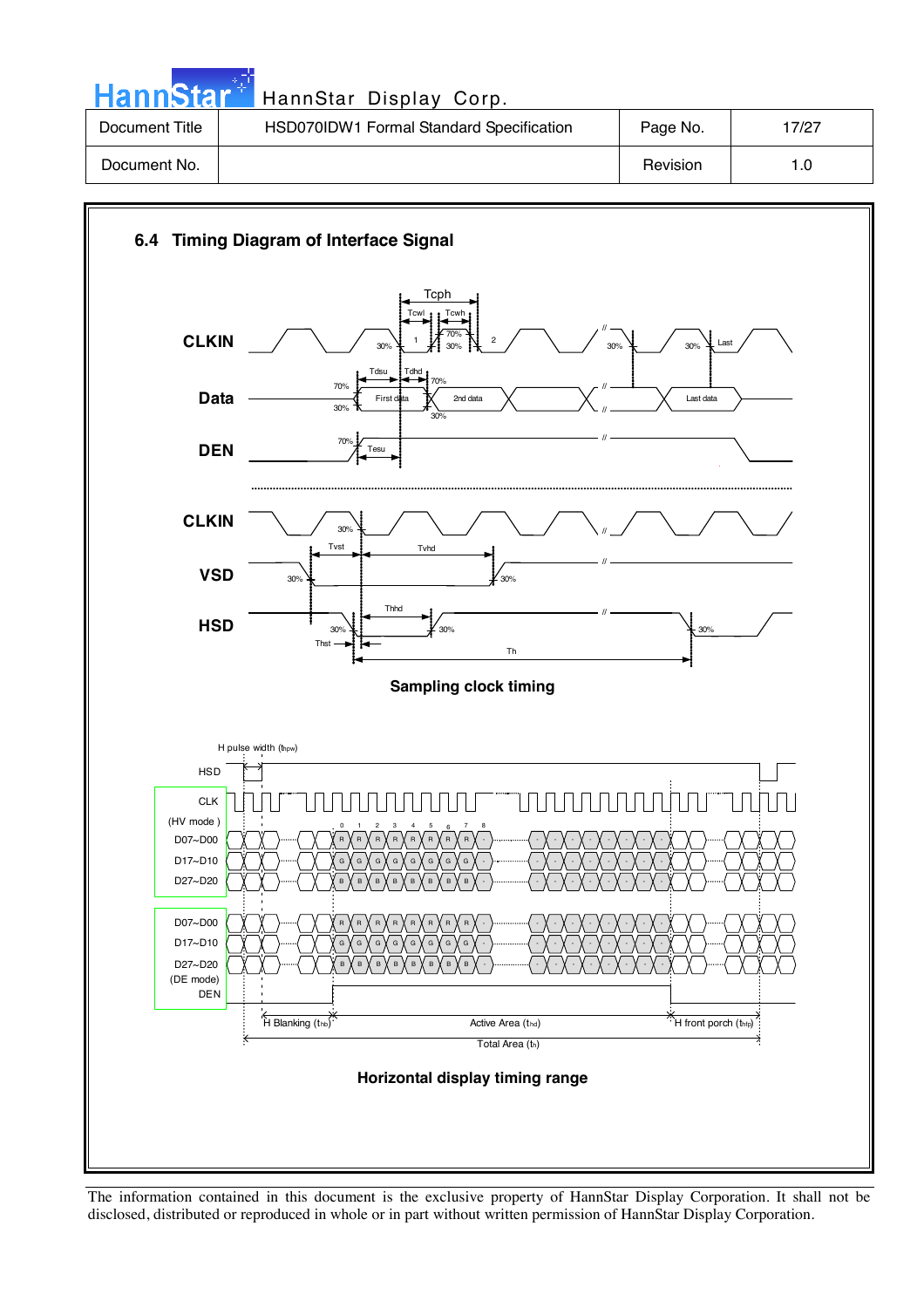| <b>HannStart</b> | HannStar Display Corp.                   |          |       |
|------------------|------------------------------------------|----------|-------|
| Document Title   | HSD070IDW1 Formal Standard Specification | Page No. | 18/27 |
| Document No.     |                                          | Revision | 1.0   |

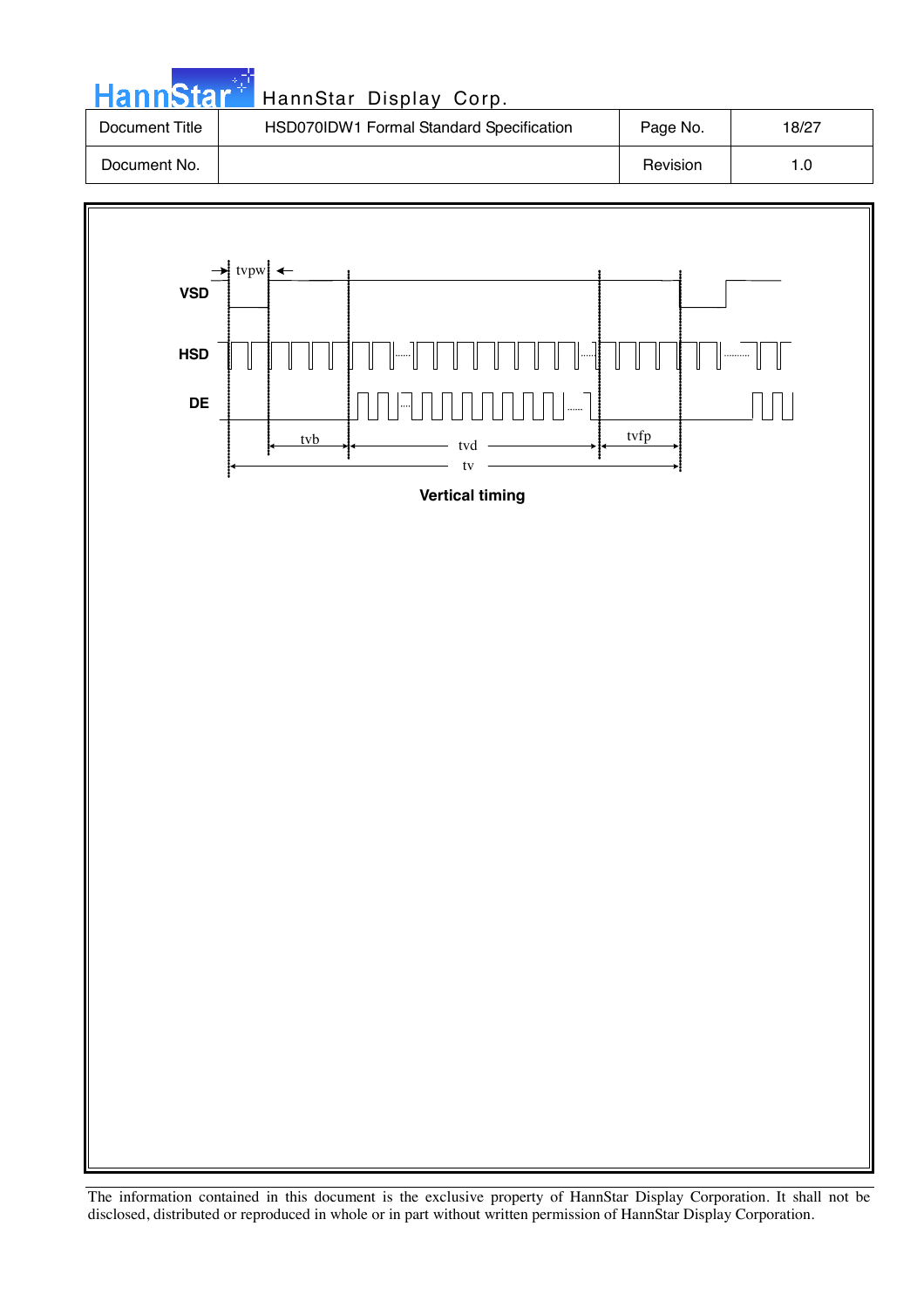| . . |  |     |   |  |
|-----|--|-----|---|--|
| П   |  | ann | Ы |  |
|     |  |     |   |  |

### HannStar Display Corp.

| Document Title | HSD070IDW1 Formal Standard Specification | Page No. | 19/27 |
|----------------|------------------------------------------|----------|-------|
| Document No.   |                                          | Revision | 0. ا  |

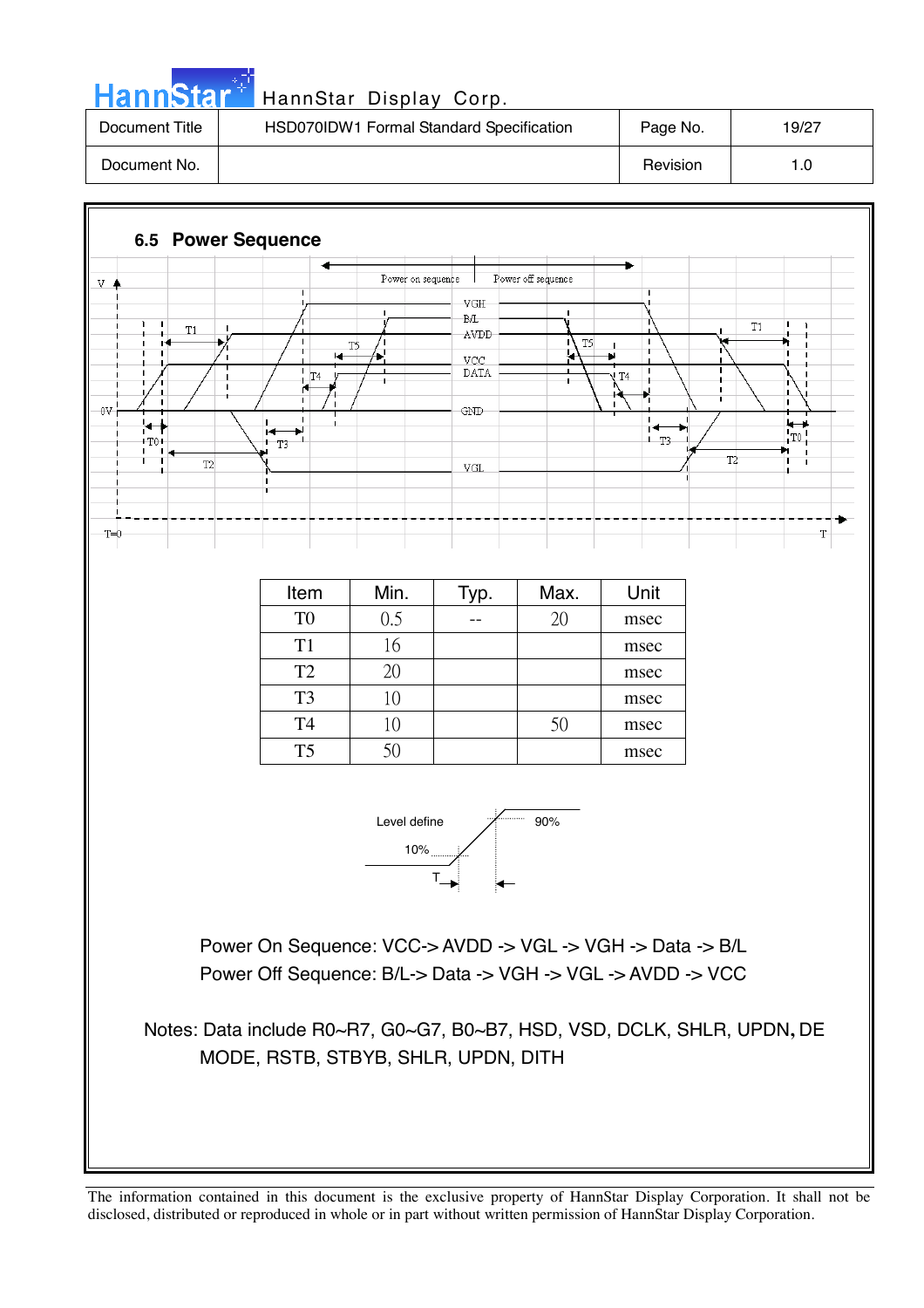|  |  | HannStar <sup>*</sup> |  |
|--|--|-----------------------|--|
|  |  |                       |  |
|  |  |                       |  |

### <mark>\*</mark> HannStar Display Corp.

| Document Title | HSD070IDW1 Formal Standard Specification | Page No. | 20/27 |
|----------------|------------------------------------------|----------|-------|
| Document No.   |                                          | Revision | 1.0   |

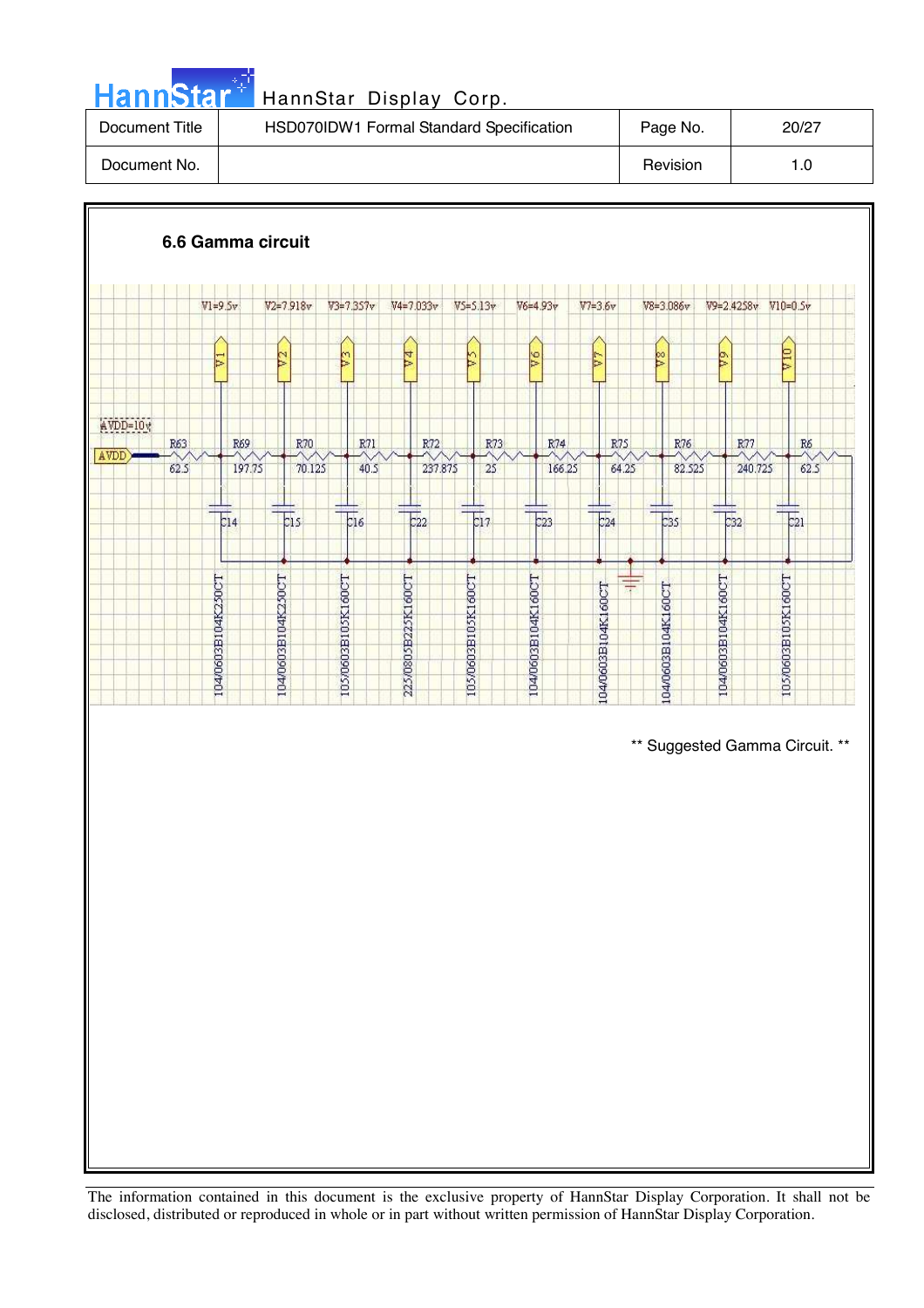| 4 N D |
|-------|
|-------|

### HannStar Display Corp.

| Document Title | HSD070IDW1 Formal Standard Specification | Page No. | 21/27 |
|----------------|------------------------------------------|----------|-------|
| Document No.   |                                          | Revision | 1.0   |

| No.    | <b>Item</b>                                       | <b>Conditions</b>                                                                                                                                                                                       | <b>Remark</b>    |
|--------|---------------------------------------------------|---------------------------------------------------------------------------------------------------------------------------------------------------------------------------------------------------------|------------------|
|        | <b>High Temperature Storage</b>                   | Ta= $+80^{\circ}$ C, 240hrs                                                                                                                                                                             |                  |
|        | 2 Low Temperature Storage                         | Ta= $-30^{\circ}$ C, 240hrs                                                                                                                                                                             |                  |
| 3      | <b>High Temperature Operation</b>                 | Ta= $+70^{\circ}$ C, 240hrs                                                                                                                                                                             |                  |
| 4      | Low Temperature Operation                         | Ta=-20°C, 240hrs                                                                                                                                                                                        |                  |
| 5      | High Temperature and High Humidity<br>(operation) | Ta=+60°C, 90%RH, 240hrs                                                                                                                                                                                 |                  |
| 6      | Thermal Cycling Test (non operation)              | $-30^{\circ}$ C(30min) $\rightarrow +80^{\circ}$ C(30min), 200cycles                                                                                                                                    |                  |
| 7      | Electrostatic Discharge                           | $\pm$ 200V,200pF(0 $\Omega$ ) 1 time/each terminal                                                                                                                                                      |                  |
| 8<br>9 | Vibration<br>Shock                                | 1.Random:<br>1.04Grms, 5~500Hz, X/Y/Z,<br>30min/each direction<br>2. Sine:<br>Freq. Range: 8~33.3Hz<br>Stoke: 1.3mm<br>Sweep: 2.9G, 33.3~400Hz<br>X/Z: 2hr, Y: 4hr, cyc: 15min<br>100G, 6ms, ±X, ±Y, ±Z | JIS C7021, A-10  |
|        | 10 Vibration (with carton)                        | 3 time for each direction<br>Random: 0.015G^2/Hz, 5~200Hz<br>-6dB/Octave, 200~400Hz<br>XYZ each direction: 2hr                                                                                          | (Condition A)    |
|        | 11 Drop (with carton)                             | Height: 60cm<br>1 corner, 3 edges, 6 surfaces                                                                                                                                                           | <b>JIS Z0202</b> |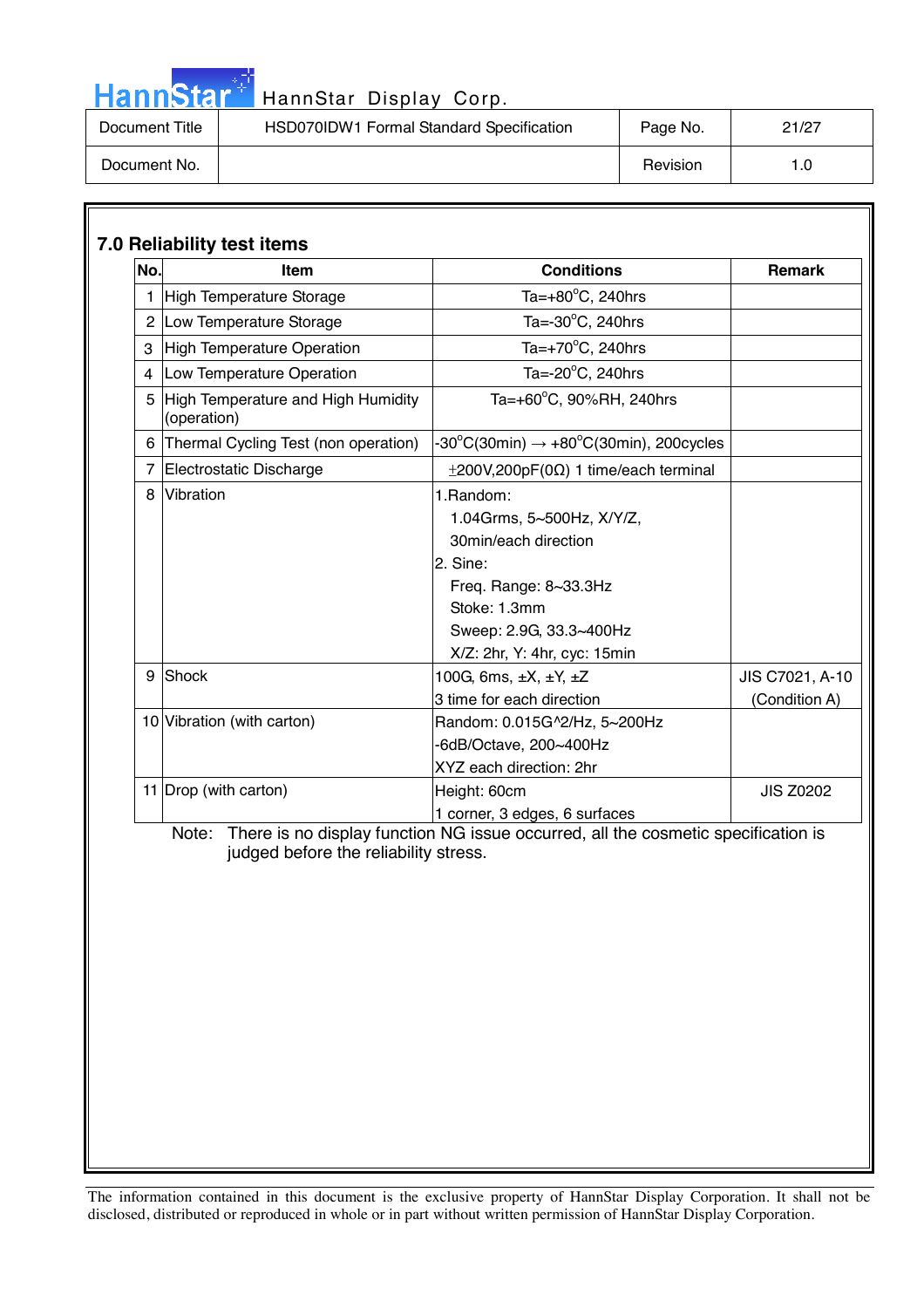HannStar<sup>#</sup> HannStar Display Corp.

| Document Title | HSD070IDW1 Formal Standard Specification | Page No. | 22/27 |
|----------------|------------------------------------------|----------|-------|
| Document No.   |                                          | Revision | 1.0   |



The information contained in this document is the exclusive property of HannStar Display Corporation. It shall not be disclosed, distributed or reproduced in whole or in part without written permission of HannStar Display Corporation.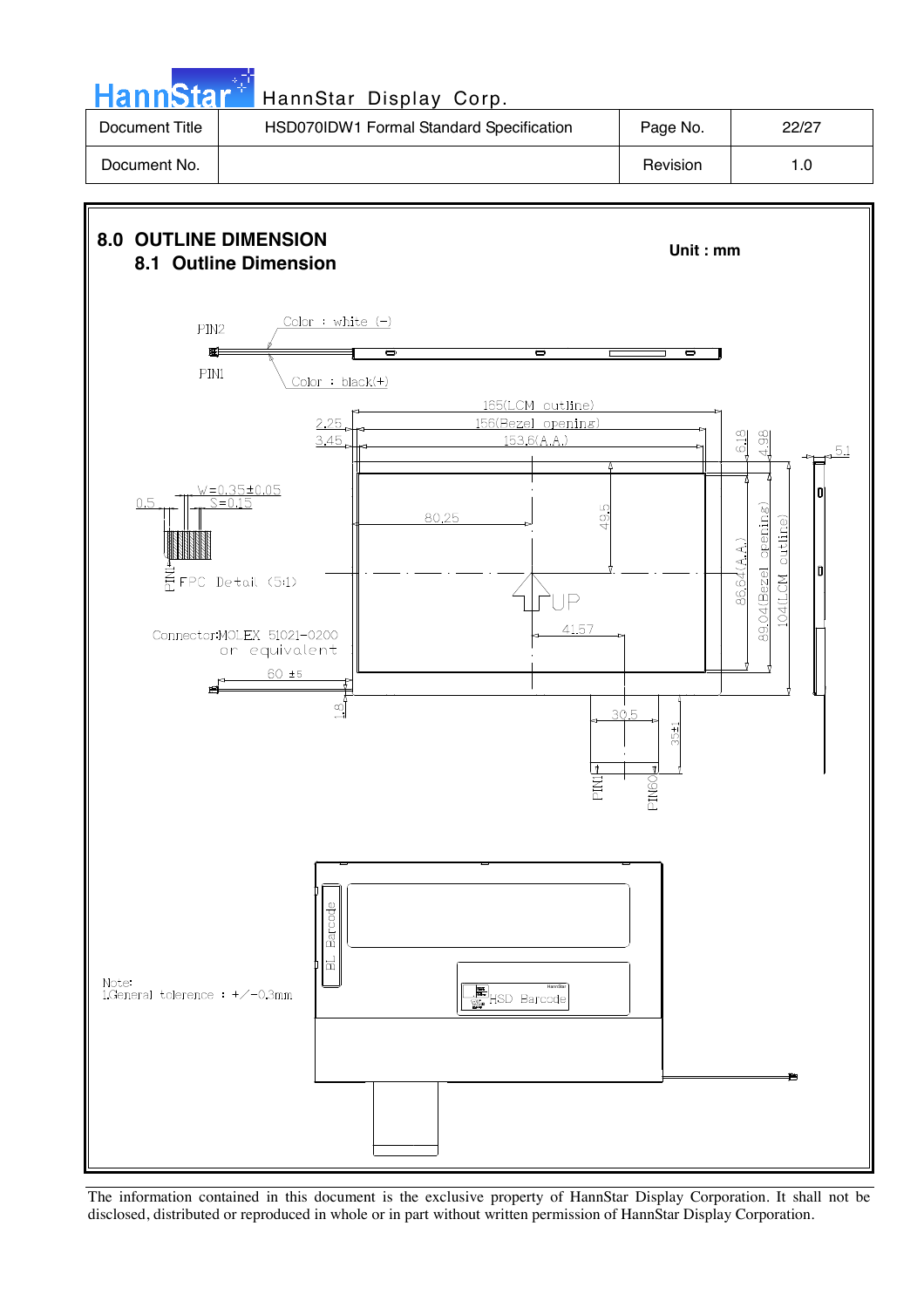| <b>HannStar</b> | HannStar Display Corp.                   |          |       |
|-----------------|------------------------------------------|----------|-------|
| Document Title  | HSD070IDW1 Formal Standard Specification | Page No. | 23/27 |
| Document No.    |                                          | Revision | 1.0   |

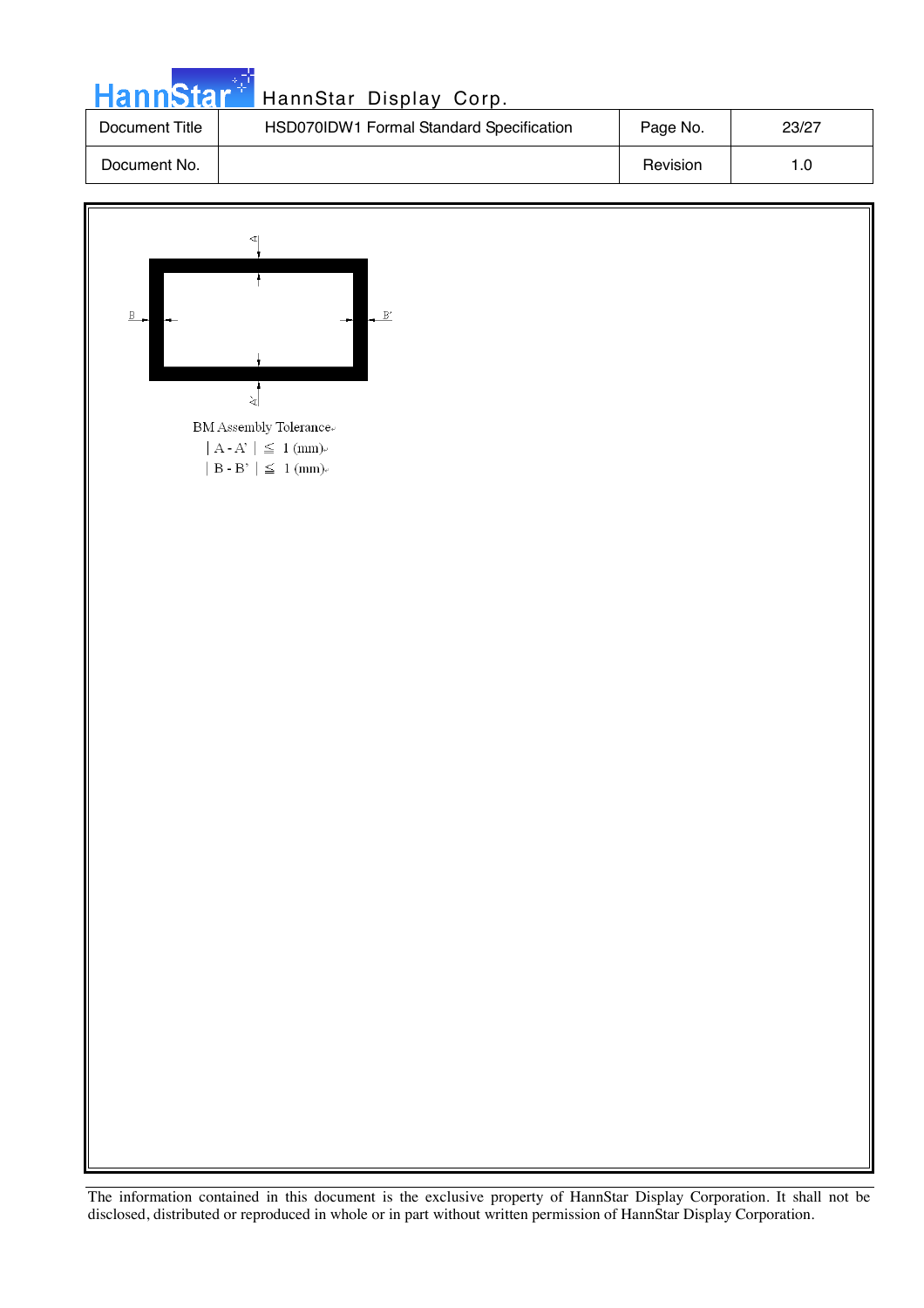

## Hann Star<sup>t H</sup> HannStar Display Corp.

| Document Title | HSD070IDW1 Formal Standard Specification | Page No. | 24/27 |
|----------------|------------------------------------------|----------|-------|
| Document No.   |                                          | Revision |       |



code 10,11,12,13,14,15: serial number.

Note (1) Production Year: Code 8 is defined by the last number of the year, for example

| Year | 2001 | 2002 | 2003 | 2004 | 2005 | 2006 | 2007 | 2008 | 2009 | 2010 |
|------|------|------|------|------|------|------|------|------|------|------|
| Mark |      |      |      |      |      |      |      |      |      |      |

Note (2) Production Month

| Month | Jan. | Feb. | Mar. | Apr. | May. | Jun. | Jul. | Aug. | $ $ Sep. $ $ | Oct | Nov. | 'Dec. |
|-------|------|------|------|------|------|------|------|------|--------------|-----|------|-------|
| Mark  |      |      |      |      |      |      |      |      |              |     |      |       |

### **9.2 Detail of Lot Mark**

- (1) Below label is attached on the backside of the LCD module. See Section 8.0: Outline Dimension.
- (2) The detail of Lot Mark is attached as below.

(3) This is subject to change without prior notice.

|           | <b>BAKLAR/RFT</b><br><b>GREENLING</b><br>TYPE | HSD070IDW1                                                           |                                                                                 | HannStar                                         |
|-----------|-----------------------------------------------|----------------------------------------------------------------------|---------------------------------------------------------------------------------|--------------------------------------------------|
| GP-H<br>C | <b>AGERMORATION</b><br>MS<br>E212246          | <b>Rev:</b><br>I<br>║<br>Ш<br>║<br>I<br>$\frac{1}{2}$<br>$\sim$<br>▵ | $-A**$<br>∥<br>Ш<br>║<br>║<br>I<br>Ш<br>Ш<br>⊪<br>K S C O O O<br>$\Delta$ 0 0 0 | 6 AO<br>Ш<br>I<br>∥<br>║<br>Ш<br>Ш<br>റ റ<br>不 米 |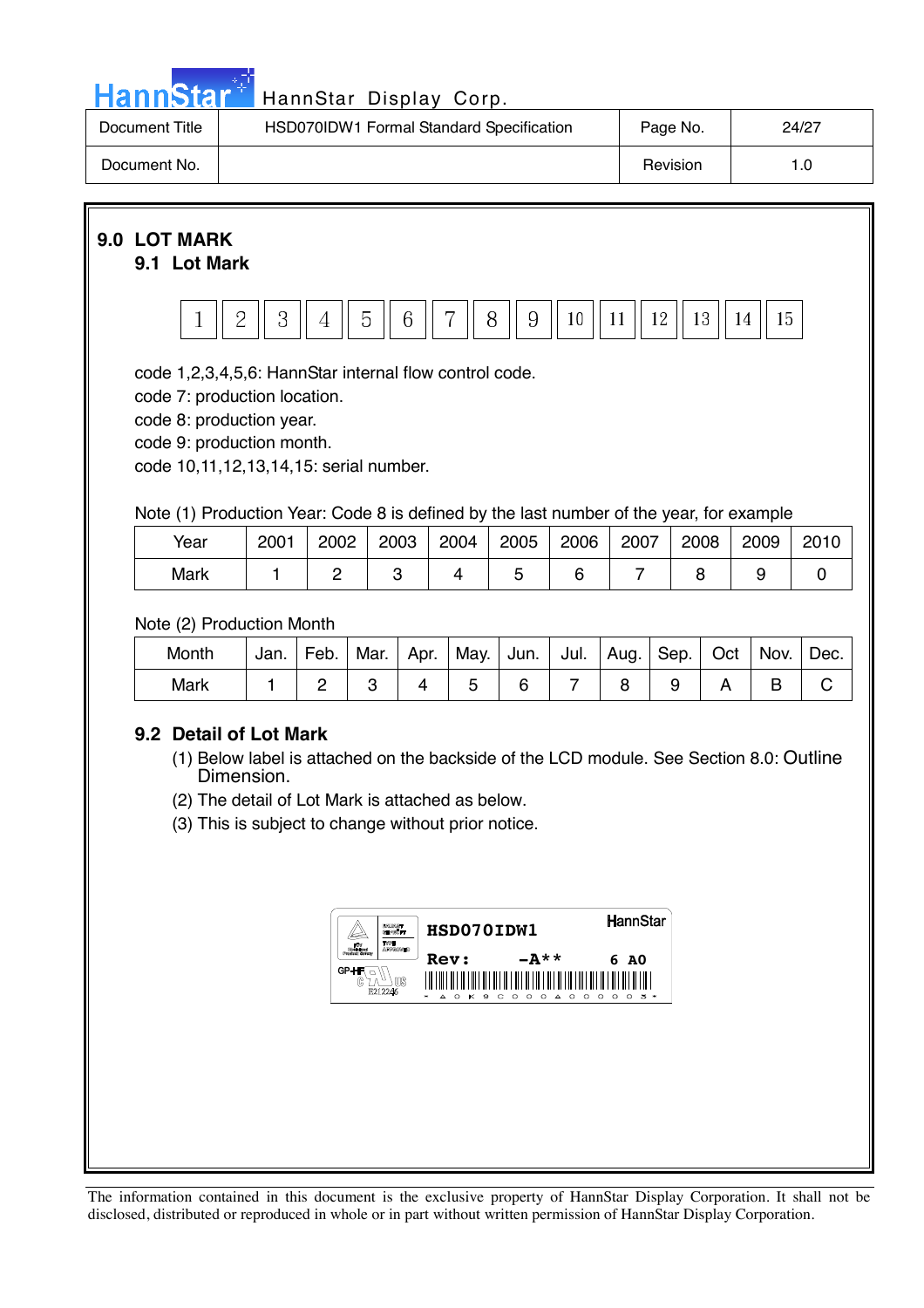

### Hann Star<sup>t HannStar</sup> Display Corp.

| Document Title | HSD070IDW1 Formal Standard Specification | Page No. | 25/27 |
|----------------|------------------------------------------|----------|-------|
| Document No.   |                                          | Revision | 1.0   |

### **10.0 PACKAGE SPECIFICATION**

### **10.1 Packing form**

- (1) Package quantity in one carton: 80 pieces.
- (2) Carton size:  $451$ mm $\times 375$ mm $\times 284$ mm.

### **10.2 Packing assembly drawings**

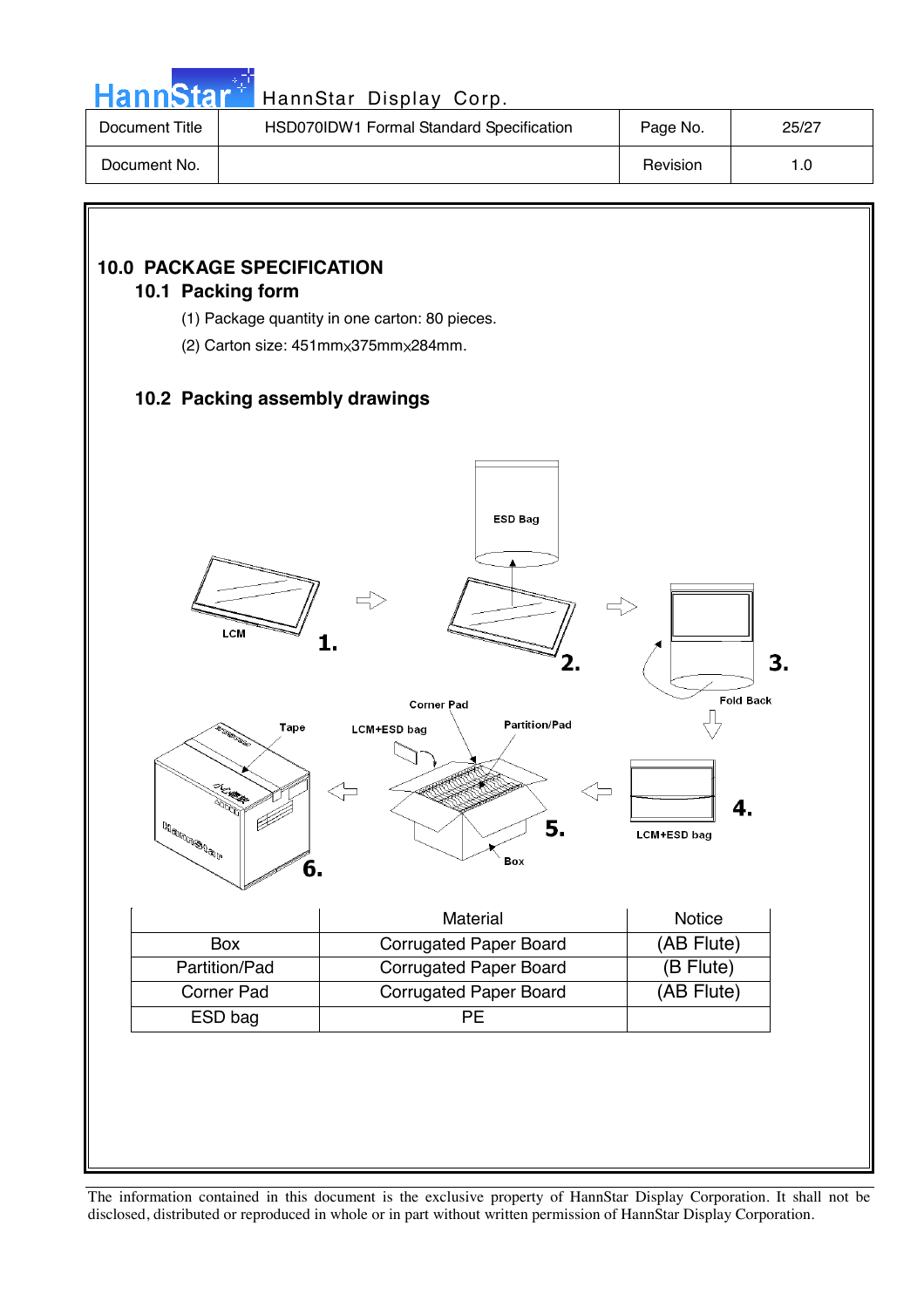

### Hann Star<sup>47</sup> HannStar Display Corp.

| Document Title | HSD070IDW1 Formal Standard Specification | Page No. | 26/27 |
|----------------|------------------------------------------|----------|-------|
| Document No.   |                                          | Revision | ∣.0   |

### **11.0 GENERAL PRECAUTION**

### **11.1 Use Restriction**

This product is not authorized for use in life supporting systems, aircraft navigation control systems, military systems and any other application where performance failure could be life threatening or otherwise catastrophic.

### **11.2 Disassembling or Modification**

 Do not disassemble or modify the module. It may damage sensitive parts inside LCD module, and may cause scratches or dust on the display. HannStar does not warrant the module, if customers disassemble or modify the module.

### **11.3 Breakage of LCD Panel**

- 11.3.1.If LCD panel is broken and liquid crystal spills out, do not ingest or inhale liquid crystal, and do not contact liquid crystal with skin.
- 11.3.2. If liquid crystal contacts mouth or eyes, rinse out with water immediately.
- 11.3.3. If liquid crystal contacts skin or cloths, wash it off immediately with alcohol and rinse thoroughly with water.
- 11.3.4. Handle carefully with chips of glass that may cause injury, when the glass is broken.

### **11.4 Electric Shock**

- 11.4.1. Disconnect power supply before handling LCD module.
- 11.4.2. Do not pull or fold the LED cable.
- 11.4.3. Do not touch the parts inside LCD modules and the fluorescent LED's connector or cables in order to prevent electric shock.

### **11.5 Absolute Maximum Ratings and Power Protection Circuit**

- 11.5.1. Do not exceed the absolute maximum rating values, such as the supply voltage variation, input voltage variation, variation in parts' parameters, environmental temperature, etc., otherwise LCD module may be damaged.
- 11.5.2. Please do not leave LCD module in the environment of high humidity and high temperature for a long time.
- 11.5.3. It's recommended to employ protection circuit for power supply.

### **11.6 Operation**

- 11.6.1 Do not touch, push or rub the polarizer with anything harder than HB pencil lead.
- 11.6.2 Use fingerstalls of soft gloves in order to keep clean display quality, when persons handle the LCD module for incoming inspection or assembly.
- 11.6.3 When the surface is dusty, please wipe gently with absorbent cotton or other soft material.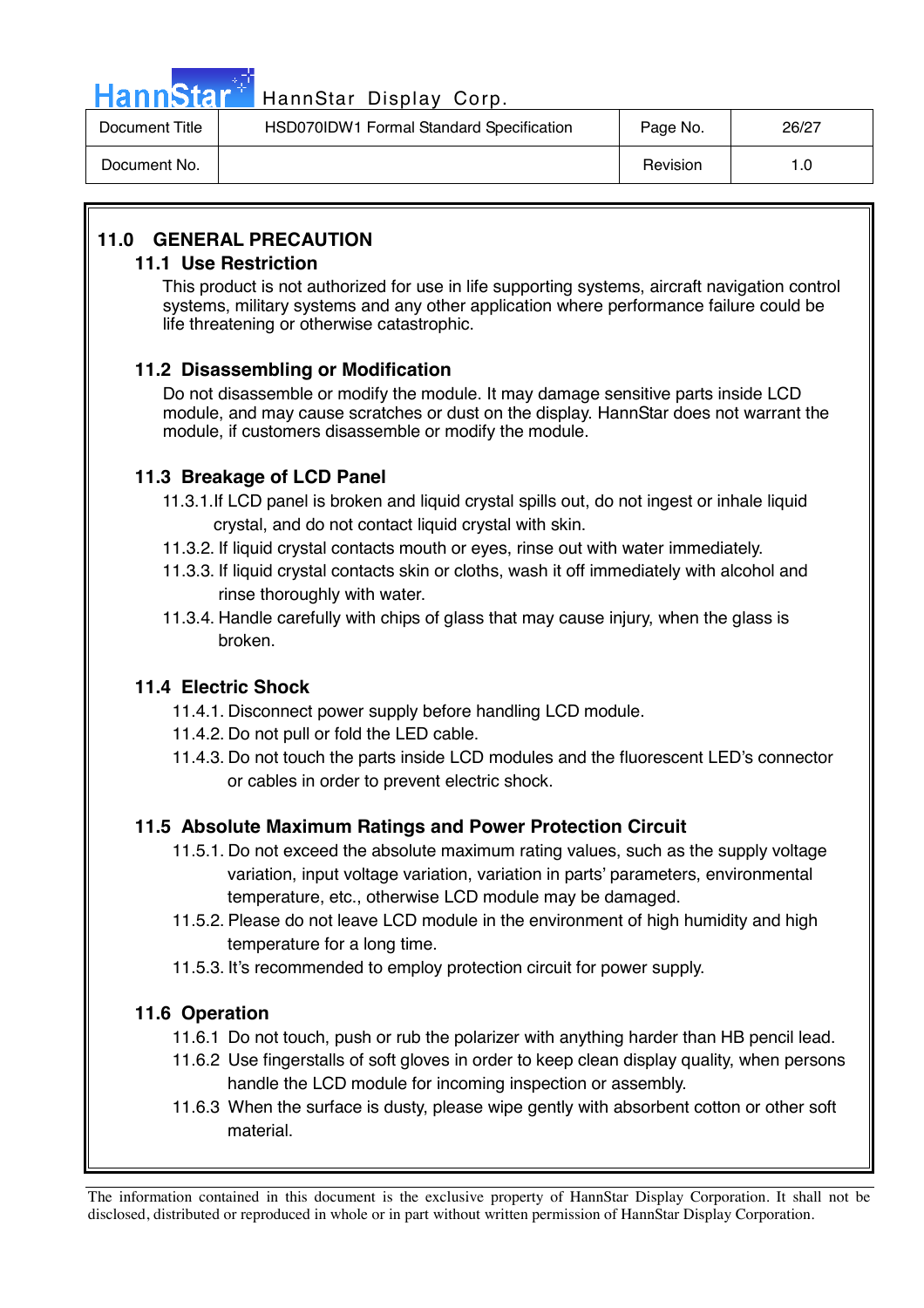Hann Star<sup>4</sup> HannStar Display Corp.

| Document Title | HSD070IDW1 Formal Standard Specification | Page No. | 27/27 |
|----------------|------------------------------------------|----------|-------|
| Document No.   |                                          | Revision |       |

- 11.6.4 Wipe off saliva or water drops as soon as possible. If saliva or water drops contact with polarizer for a long time, they may causes deformation or color fading.
- 11.6.5 When cleaning the adhesives, please use absorbent cotton wetted with a little petroleum benzine or other adequate solvent.

### **11.7 Mechanism**

Please mount LCD module by using mouting holes arranged in four corners tightly.

### **11.8 Static Electricity**

- 11.8.1 Protection film must remove very slowly from the surface of LCD module to prevent from electrostatic occurrence.
- 11.8.2. Because LCD module use CMOS-IC on circuit board and TFT-LCD panel, it is very weak to electrostatic discharge. Please be careful with electrostatic discharge. Persons who handle the module should be grounded through adequate methods.

### **11.9 Strong Light Exposure**

The module shall not be exposed under strong light such as direct sunlight. Otherwise, display characteristics may be changed.

### **11.10 Disposal**

When disposing LCD module, obey the local environmental regulations.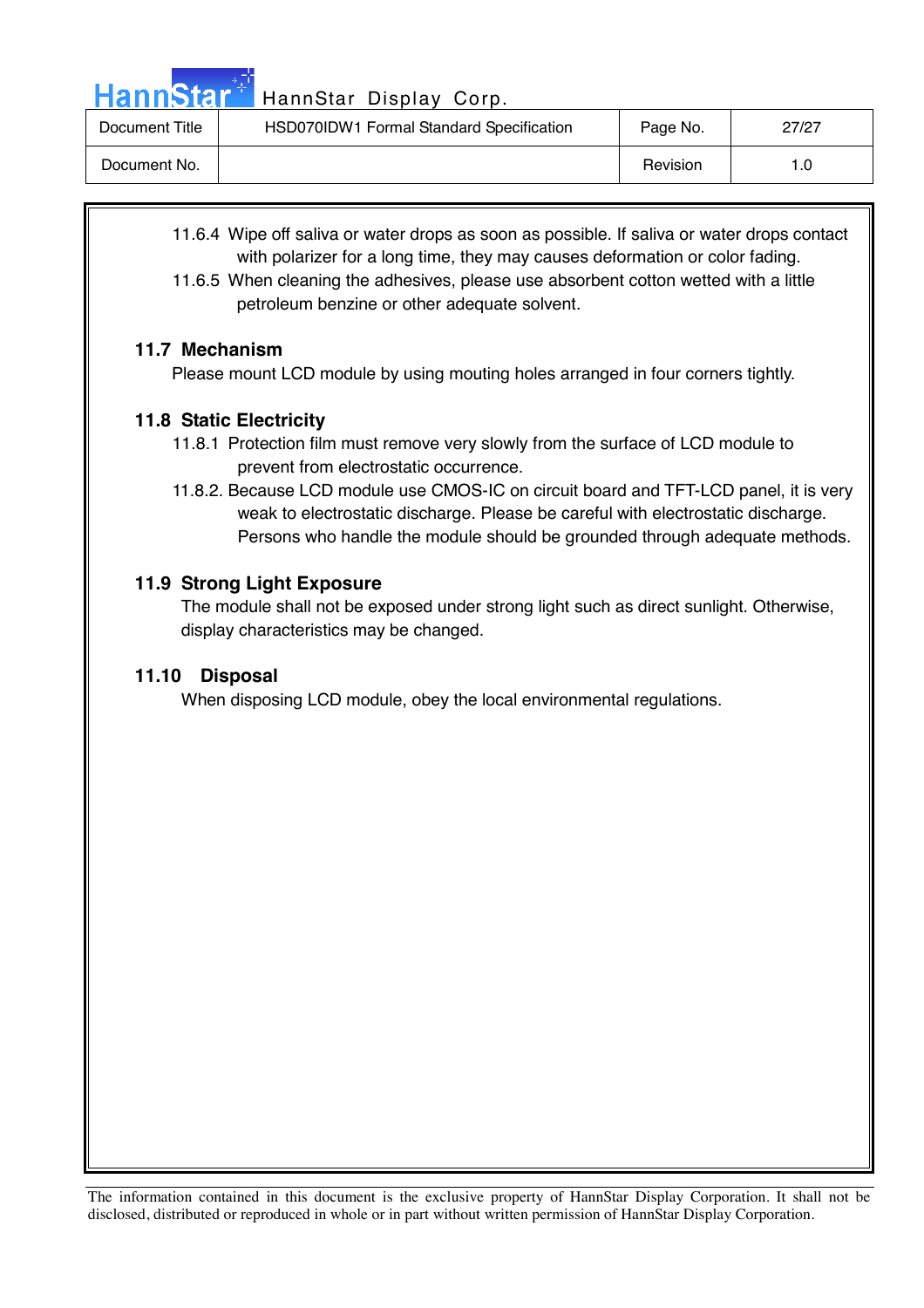

| Document Title | HSD070IDW1 Formal Standard Specification | Page No. | 28/27 |
|----------------|------------------------------------------|----------|-------|
| Document No.   |                                          | Revision | .0    |

### **HSD070IDW1-A10** LED Connector\_ JST BHSR-02-VS-1

### **5.2 Back-Light Unit**

**CN1** LED Power Source (**BHSR-02VS-1**) or equivalent

Mating Connector: (**SBHT-002T-P0.5**) or equivalent

| Terminal no. | 3vmbol | <b>Function</b>                 |
|--------------|--------|---------------------------------|
|              |        | LED power supply (high voltage) |
|              |        | LED power supply (low voltage)  |
|              |        |                                 |

### **8.1 Outline Dimension:**

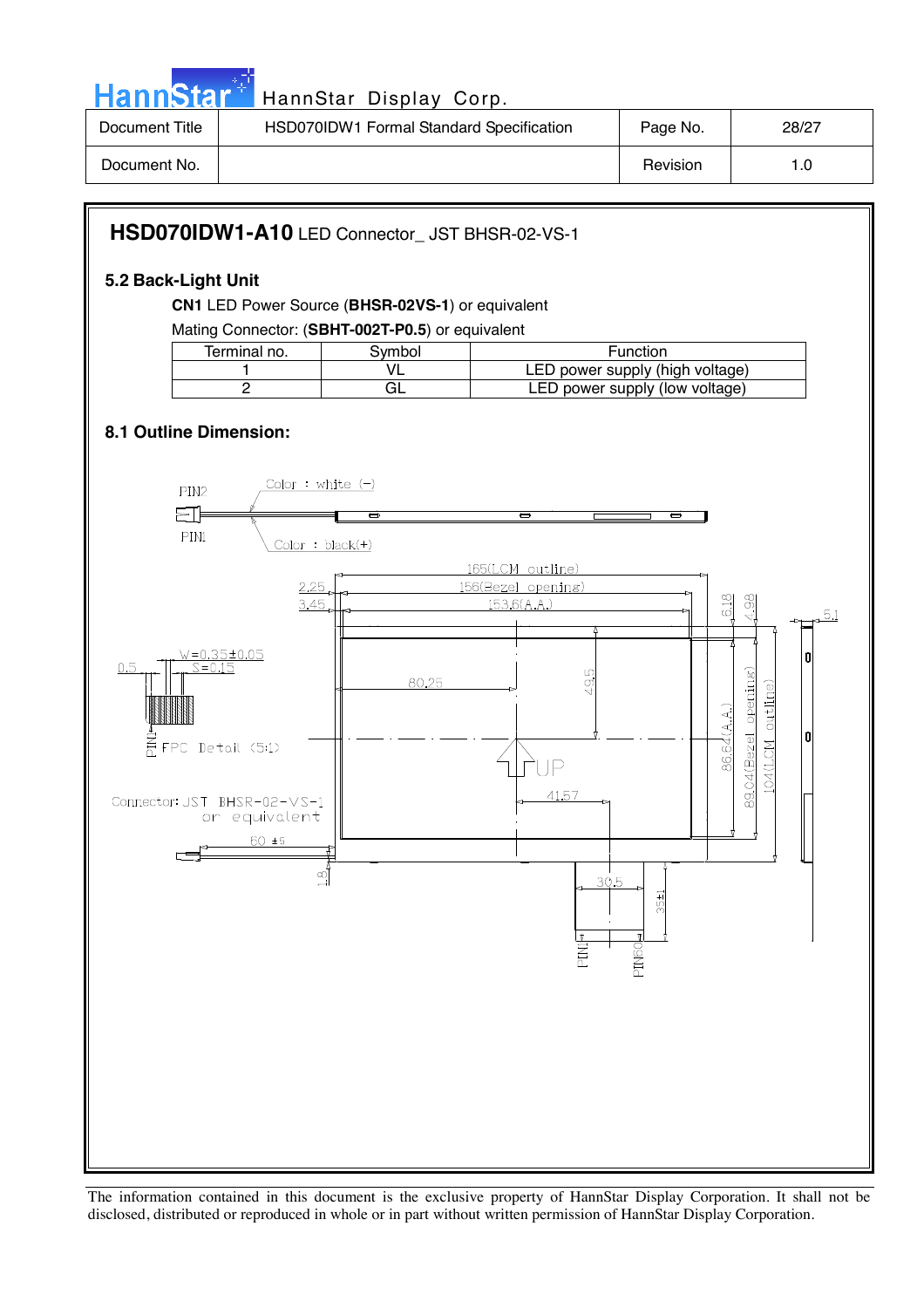| <b>HannStar*</b> | HannStar Display Corp.                   |          |       |
|------------------|------------------------------------------|----------|-------|
| Document Title   | HSD070IDW1 Formal Standard Specification | Page No. | 29/27 |
| Document No.     |                                          | Revision | 1.0   |

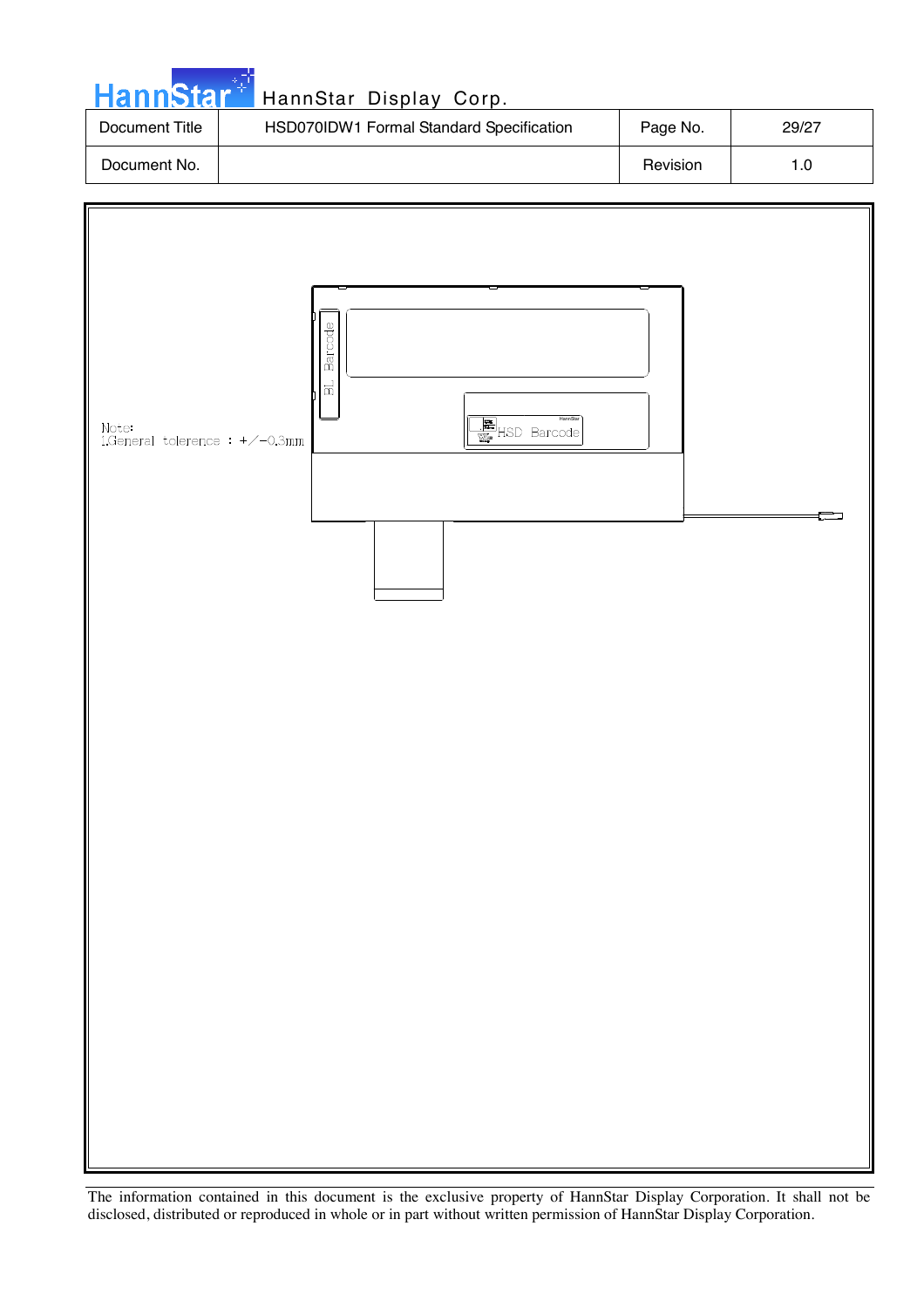

| Document Title | HSD070IDW1 Formal Standard Specification | Page No. | 30/27 |
|----------------|------------------------------------------|----------|-------|
| Document No.   |                                          | Revision |       |

### **HSD070IDW1-A20 & -A21** LED Connector\_ JST BHSR-02-VS-1 and FPC 45mm

#### **5.2 Back-Light Unit**

**CN1** LED Power Source (**BHSR-02VS-1**) or equivalent

Mating Connector: (**SBHT-002T-P0.5**) or equivalent

| Terminal no. | 3vmbol | Function                        |
|--------------|--------|---------------------------------|
|              |        | LED power supply (high voltage) |
|              |        | LED power supply (low voltage)  |

### **8.1 Outline Dimension:**

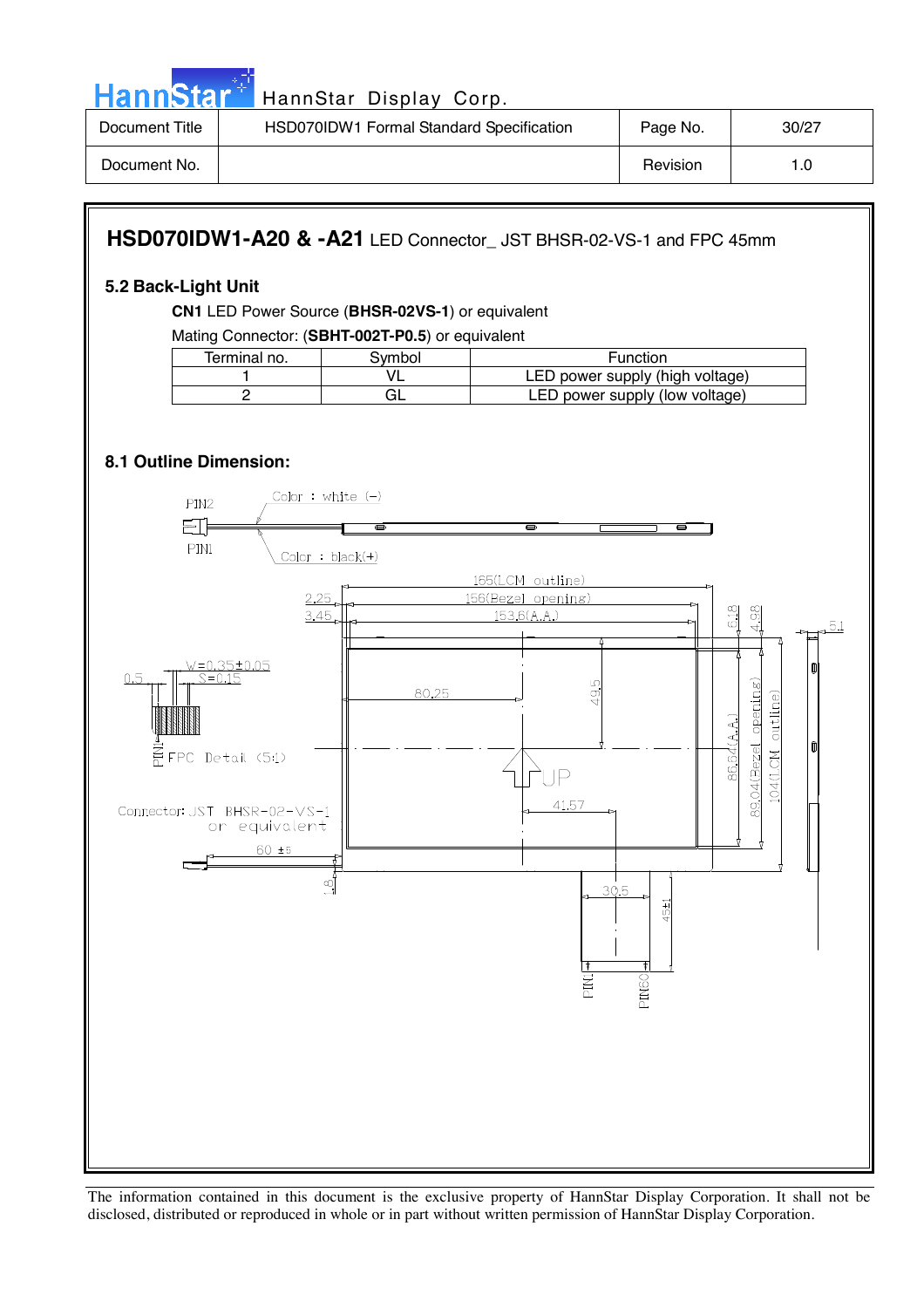| HannStar <sup>*</sup> | HannStar Display Corp.                   |          |       |
|-----------------------|------------------------------------------|----------|-------|
| Document Title        | HSD070IDW1 Formal Standard Specification | Page No. | 31/27 |
| Document No.          |                                          | Revision | 1.0   |

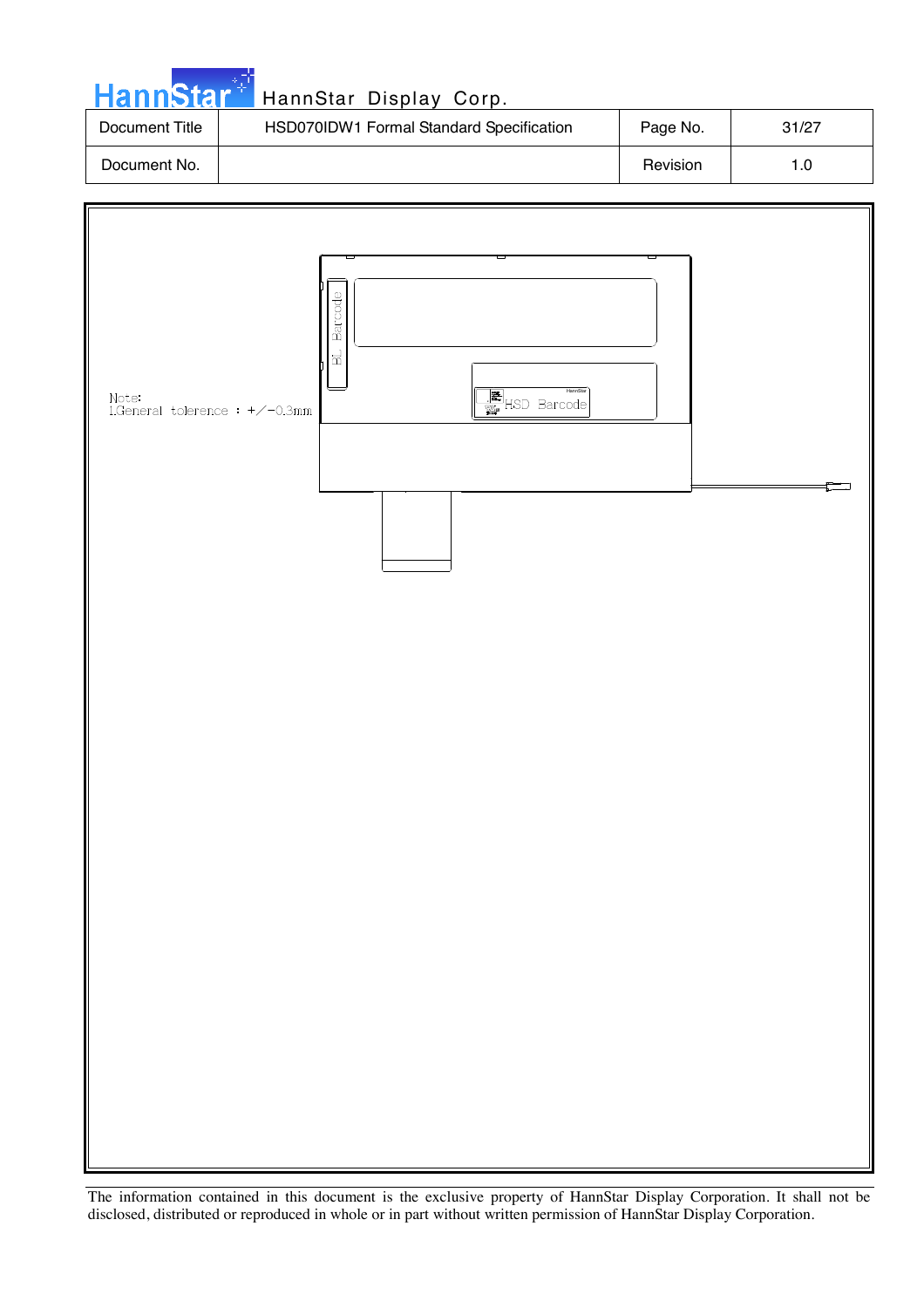

| Document Title | HSD070IDW1 Formal Standard Specification | Page No. | 32/27 |
|----------------|------------------------------------------|----------|-------|
| Document No.   |                                          | Revision |       |

### **HSD070IDW1-A30** (1) LED Connector\_ JST BHSR-02-VS-1 (2) FPC 72.2mm (3) LED Cable: 180mm

#### **5.3 Back-Light Unit**

**CN1** LED Power Source (**BHSR-02VS-1**) or equivalent

Mating Connector: (**SBHT-002T-P0.5**) or equivalent

| Terminal no. | 3vmbol | Function                        |
|--------------|--------|---------------------------------|
|              |        | LED power supply (high voltage) |
|              | ЭL     | LED power supply (low voltage)  |

### **8.1 Outline Dimension:**

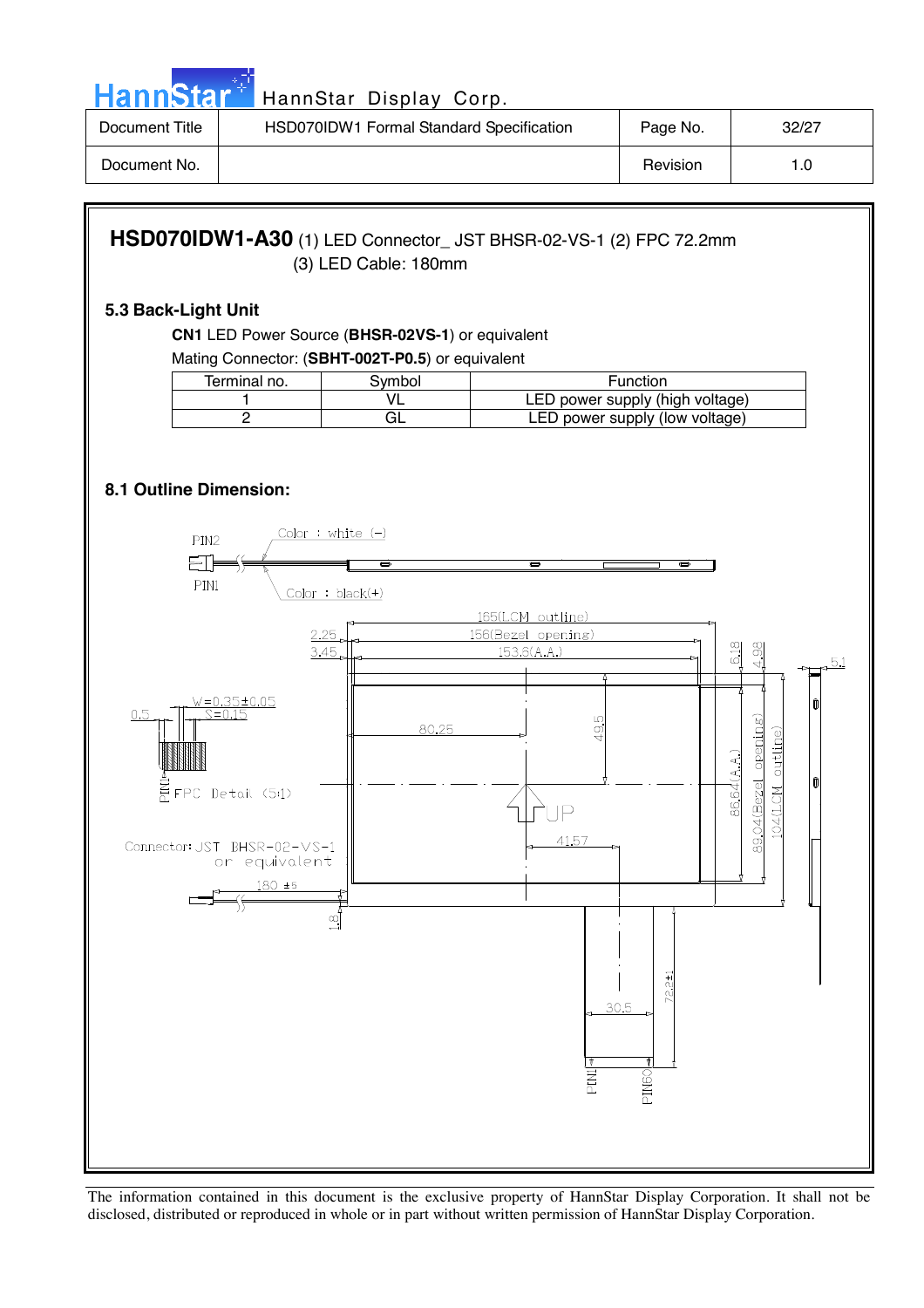| HannStar <sup>*</sup> | HannStar Display Corp.                   |          |       |
|-----------------------|------------------------------------------|----------|-------|
| Document Title        | HSD070IDW1 Formal Standard Specification | Page No. | 33/27 |
| Document No.          |                                          | Revision | 1.0   |

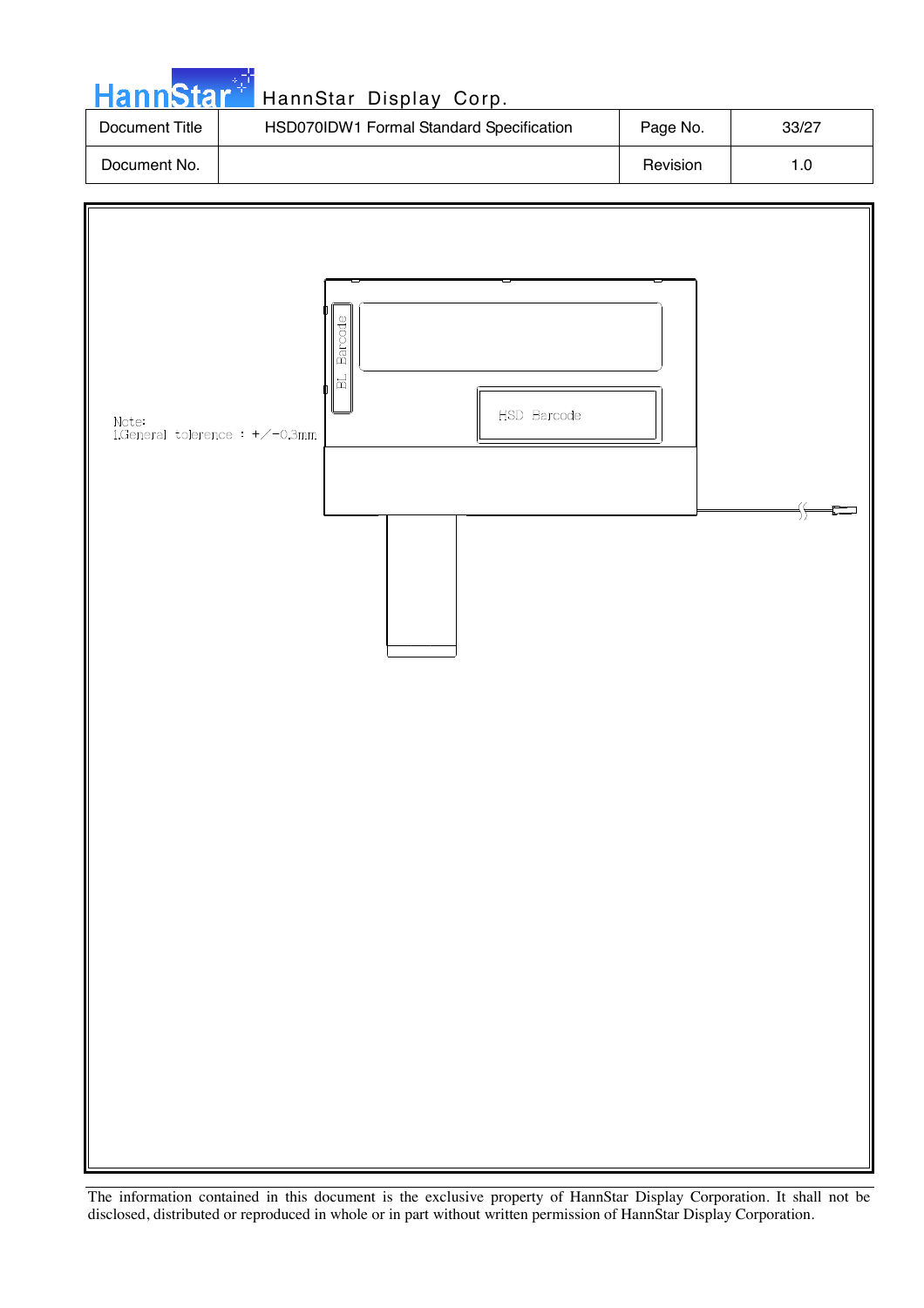

HannStar<sup>t HannStar Display Corp.</sup>

| Document Title | HSD070IDW1 Formal Standard Specification | Page No. | 34/27 |
|----------------|------------------------------------------|----------|-------|
| Document No.   |                                          | Revision | . .0  |

### **R.G.B Color chromaticity: SPEC is for Sony and Samsung customer only.**

### **3.1 Optical specification**:

| Item                               |             |                         | Symbol Condition           | Min.           | Typ.  | Max.                     | Unit                 | <b>Note</b>            |
|------------------------------------|-------------|-------------------------|----------------------------|----------------|-------|--------------------------|----------------------|------------------------|
| Contrast                           |             | <b>CR</b>               |                            | 400            | 500   |                          |                      | (1)(2)                 |
| Response<br>time                   | Rising      | $T_{\mathsf{R}}$        |                            |                | 5     | $\overline{7}$           | msec                 | (1)(3)                 |
|                                    | Falling     | $\mathsf{T}_\mathsf{F}$ |                            | $\equiv$       | 20    | 28                       |                      |                        |
| White luminance<br>(Center)        |             | $Y_L$                   |                            | 160            | 200   | $\qquad \qquad -$        | $\text{cd/m}^2$      | (1)(4)<br>$(IL=140mA)$ |
|                                    |             | $W_{x}$                 | $\Theta = 0$               | 0.260<br>0.310 | 0.360 |                          |                      |                        |
|                                    | White       | $W_{y}$                 | Normal<br>viewing<br>angle | 0.280          | 0.330 | 0.380                    |                      | (1)(4)                 |
|                                    |             | <b>Rx</b>               |                            | 0.551          | 0.601 | 0.651                    |                      |                        |
| Color<br>chromaticity<br>(CIE1931) | Red         | Ry                      |                            | 0.317          | 0.367 | 0.417                    |                      |                        |
|                                    | Green       | Gx                      |                            | 0.303          | 0.353 | 0.403                    |                      |                        |
|                                    |             | Gy                      |                            | 0.522          | 0.572 | 0.622                    |                      |                        |
|                                    |             | <b>Bx</b>               |                            | 0.106          | 0.156 | 0.206                    |                      |                        |
|                                    | <b>Bule</b> | By                      |                            | 0.096          | 0.146 | 0.196                    |                      |                        |
|                                    | Hor.        | $\Theta_L$              | CR > 10                    | 60             | 70    | $\overline{\phantom{0}}$ |                      |                        |
| Viewing<br>angle                   |             | $\Theta$ R              |                            | 60             | 70    |                          |                      |                        |
|                                    | Ver.        | $\Theta$ u              |                            | 40             | 50    |                          |                      |                        |
|                                    |             | $\Theta_{\mathsf{D}}$   |                            | 50             | 60    | $\overline{\phantom{0}}$ |                      |                        |
| <b>Brightness uniformity</b>       |             | $B_{UNI}$               | $\Theta = 0$               | 70             |       | $\overline{\phantom{0}}$ | $\frac{1}{\sqrt{2}}$ | (5)(7)                 |
| <b>Optima View Direction</b>       |             | O'<br>clock<br>6        |                            |                |       |                          | (6)                  |                        |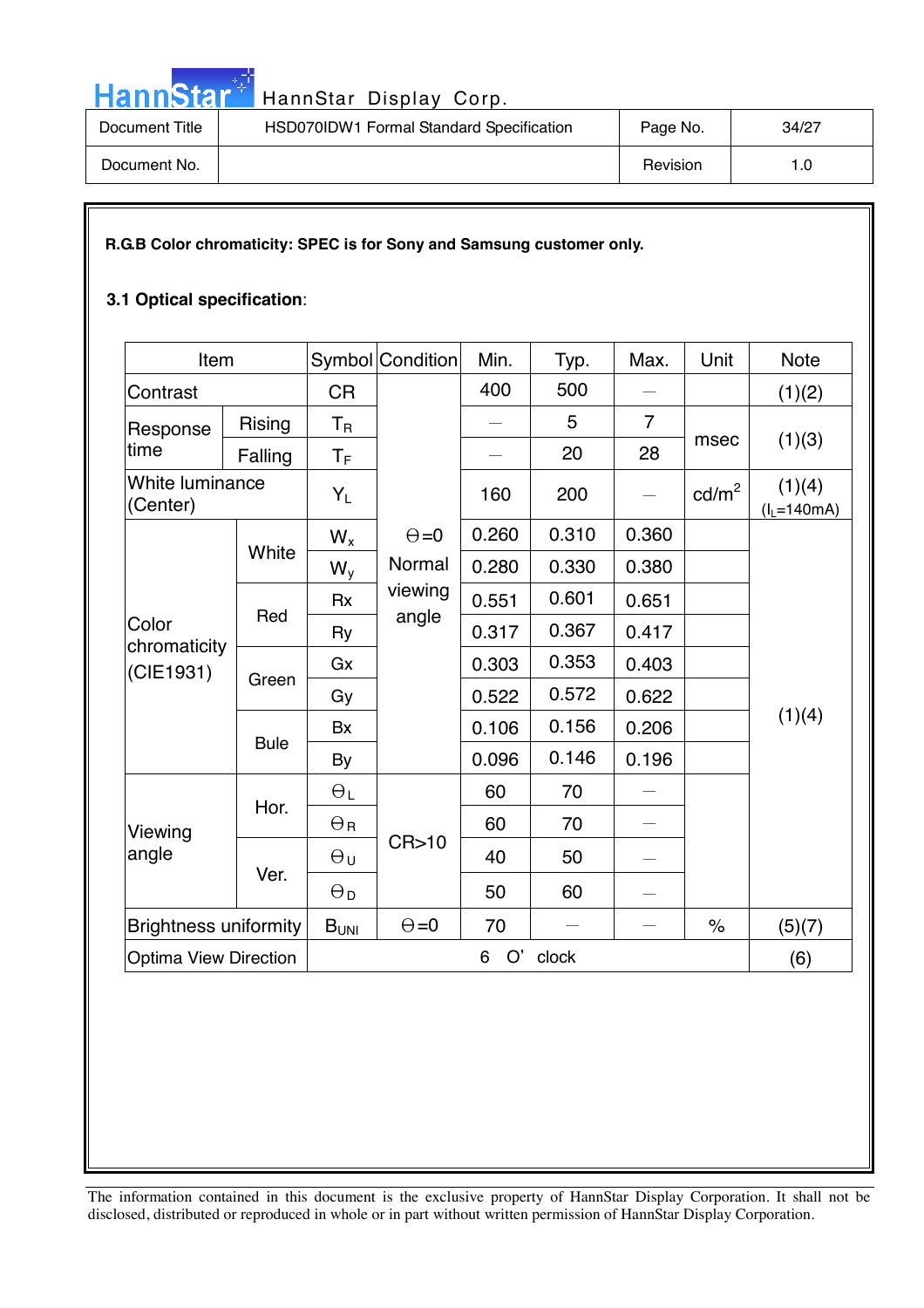| <b>HannStar</b> * | HannStar Display Corp.                   |          |       |
|-------------------|------------------------------------------|----------|-------|
| Document Title    | HSD070IDW1 Formal Standard Specification | Page No. | 35/27 |
| Document No.      |                                          | Revision | 1.0   |

| <b>1.5 Mechanical Information</b> |       |      |      |      |      |
|-----------------------------------|-------|------|------|------|------|
| Item                              | Model | Min. | Typ. | Max. | Unit |
|                                   | A01   |      |      |      |      |
| Weight (without)                  | A22   |      |      |      |      |
| inverter)                         | A23   |      | 120  | ۰    | g    |
|                                   | A31   |      |      |      |      |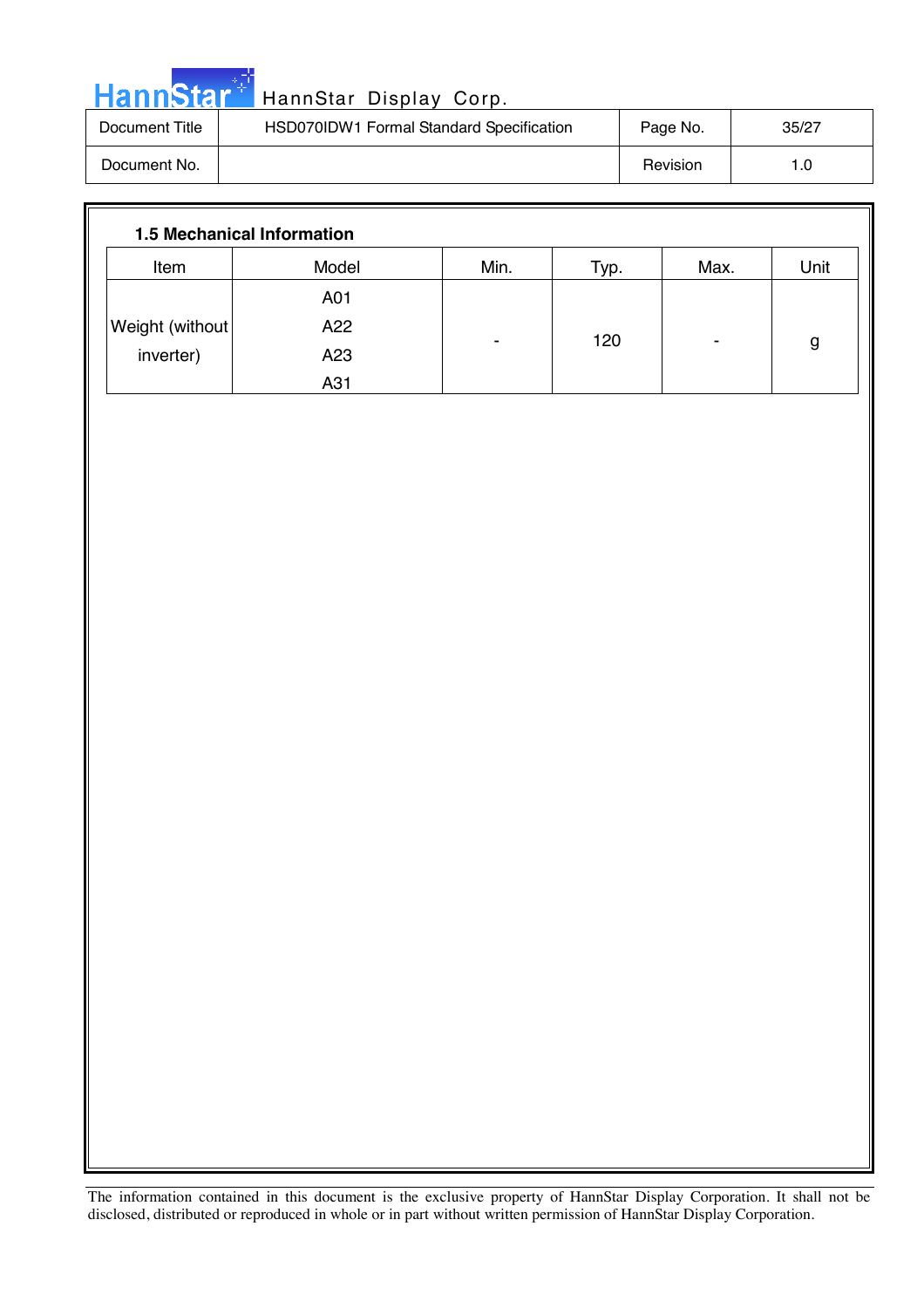

| Document Title | HSD070IDW1 Formal Standard Specification | Page No. | 36/27 |
|----------------|------------------------------------------|----------|-------|
| Document No.   |                                          | Revision | 0. ا  |

### **HSD070IDW1-A50** (1) LED Connector\_ JST BHSR-02-VS-1 (2) FPC 29.5 x 47.35mm

### **5.4 Back-Light Unit**

**CN1** LED Power Source (**BHSR-02VS-1**) or equivalent

Mating Connector: (**SBHT-002T-P0.5**) or equivalent

| Terminal no. | Svmbol | Function                        |
|--------------|--------|---------------------------------|
|              |        | LED power supply (high voltage) |
|              | GL     | LED power supply (low voltage)  |
|              |        |                                 |

### **8.1 Outline Dimension:**